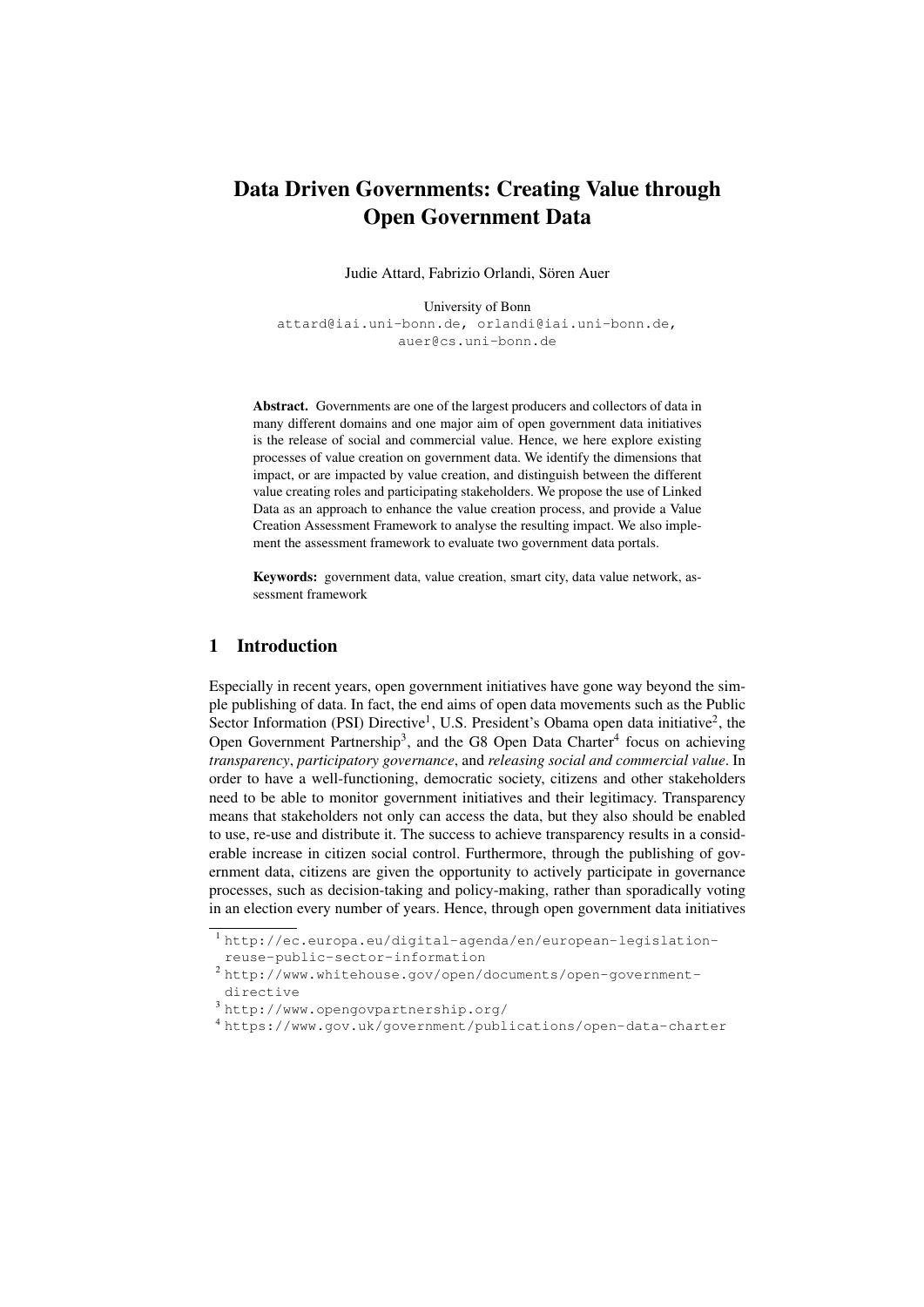such as portals, stakeholders can also be more informed and be able to make better decisions [32]. This opportunity can have a major impact within so many dimensions, including, but definitely not limited to; urban management, marketing, service improvement, and citizens' quality of life.

All data, whether addresses of schools, geospatial data, environmental data, weather data, transport and planning data, or budget data, has social and commercial value, and can be used for a number of purposes that could be different than the ones originally envisaged. Governments are one of the largest producers and collectors of data in many different domains [15]. Considering its volume (huge amount of data produced), velocity (frequent gathering of data, especially sensor data), variety (different domains), and veracity (uncertainty of data), government data can be considered to be Big Data. By publishing such data the government encourages stakeholders to innovate upon it, and create new services. The main challenge in releasing social and commercial value is that open data has no value in itself, yet it becomes valuable when it is used [16], and there are many factors within an open government initiative that influence its success.

In this paper we attempt to answer the following research question: *What are existing processes of value creation on open government data?* With this research question we aim to address the niche in existing literature with regards to the creation of value on open government data. In this paper we hence identify the various processes in a government data value chain, as well as dimensions that, in some way or another, have an impact on value creation upon government data. We also distinguish between the different value creating roles of participating stakeholders within the government data value chain, and identify the resulting impacts of value creation and of exploiting data as a product. While we focus on government data, it is important to note that most of what we discuss is also valid for generic open data initiatives.

#### 2 Methodology

In order to analyse existing approaches undertaken for creating value based on open government data, we review existing literature on open government data initiatives. We implement a systematic approach, where we define a number of search terms and perform a search on a number of digital libraries. Thereafter, we select which literature to include in our study by applying inclusion and exclusion criteria.

The search terms we defined are a combination of the following keywords: *government, data, portal, open, publishing, consuming*, and *public*. The latter were selected with the aim of obtaining results relevant to the research question defined in Section 1, or more specifically; any initiative that exploits government data on order to create value. We here stick to the definition of *Government Data* to entail any data that is government-related. It may or may not be produced or published by a governmental entity, and it may or may not be made openly available (it can have varying degrees of openness).

In order to cover the largest spectrum of relevant publications possible, we identified and used the most extensively used electronic libraries, namely: ACM Digital Library, Science Direct, Springer Link, IEEE Xplore Digital Library, and ISI Web of Knowl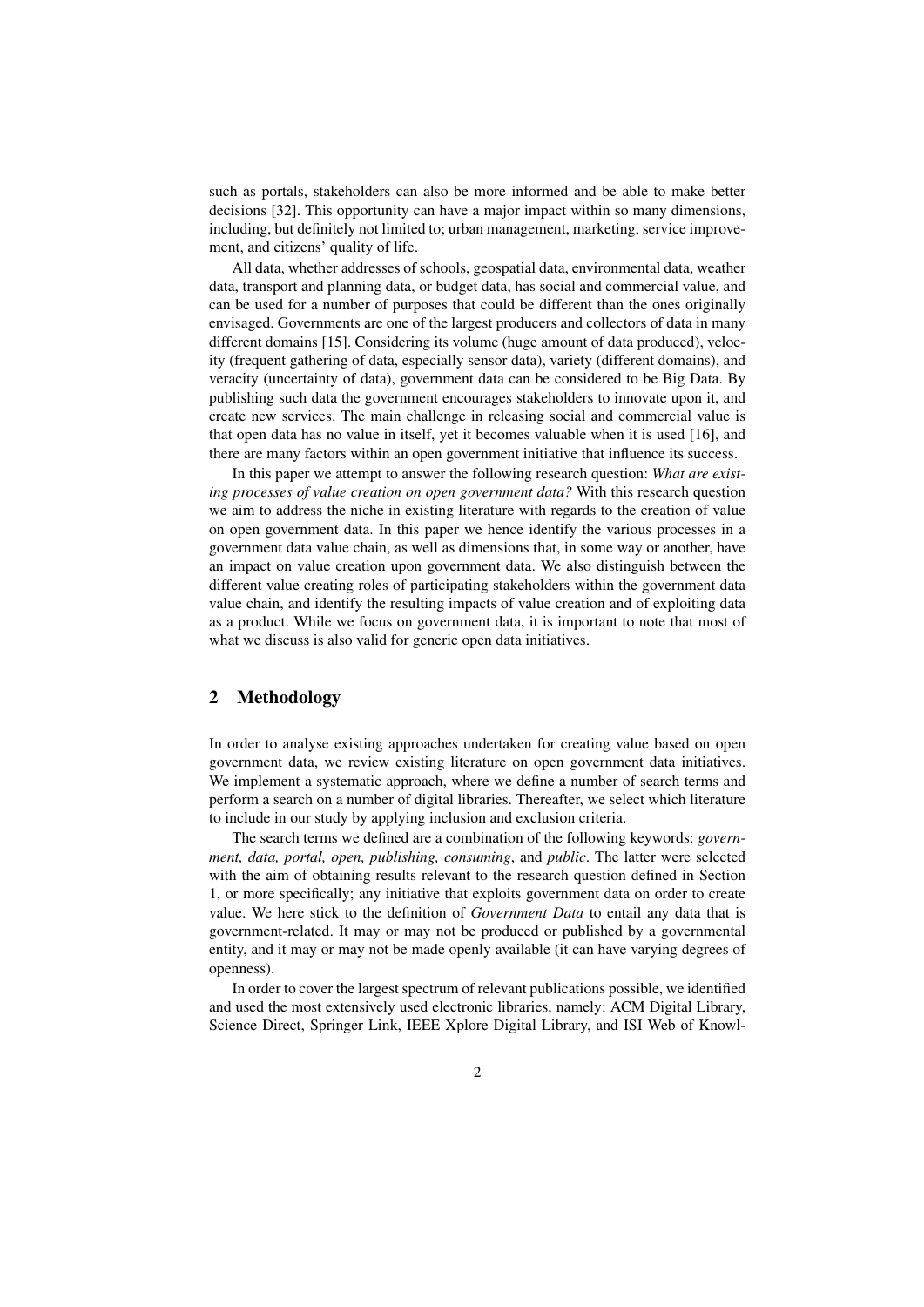edge. To achieve relevant results that are sufficiently comprehensive and precise, we apply these search terms on both the title and the abstract search fields.

After the systematic search was completed, we led a manual study selection based on exclusion and inclusion criteria. Basically, we only considered literature to be relevant if it regarded the actual exploitation of government data. This resulted in 74 publications that form our set of primary studies<sup>5</sup>.

With the research question in mind, we analysed the 74 publications with the aim of identifying current practices of creating value using government data. We hence provide our observations, comments, guidelines, and conclusions in the rest of this paper. Of course, apart from the above-mentioned literature, we also conduct further lookup and exploratory searches [22] to identify related literature on which to base the contributions within this paper.

## 3 Background Literature

Data is increasingly becoming a commodity in our information society. It is steadily becoming the basis for many products and services, such as open data, Linked Data, or Big Data applications. Using open data, specifically open government data, has the potential of not only resulting in economic benefits, but also has good social and governmental impacts. Releasing government data will impact transparency and accountability factors, while the release of specific datasets can encourage stakeholders to create innovative services and boost economic growth. The release of information will also aid stakeholders in making informed decisions based on relevant data.

In order to reflect such a data-centric society, the concept of *value chains* [29] was coined to identify how value is created in order to achieve a product. The value chain model describes value-adding activities that connect an industry's supply side, such as raw materials and production processes, to its demand side, such as sales and marketing. The value chain model has been used to analyse and assess the linked activities carried out within traditional industries in order to identify where, within these activities, value is created. This was done with the aim to identify what activities are the source of competitive advantage within these industries.

As successful as the value chain concept was to achieve this aim, during these last years products and services are becoming increasingly digital, and exist in a more nontangible dimension [27]. In addition, the traditional value chain model does not consider when information is used as a source of value in itself [30]. Thus, the original concept of value chain is becoming an inappropriate method with which to identify value sources in today's industries that produce non-tangible products [27]. Newer definitions of the concept, such as in [9,19,20,24,27], cater for the digital dimensions; taking into account factors and activities which set this dimension apart from the more physical one.

Lee and Yang [20] define a value chain for knowledge, including the knowledge infrastructure, the process of knowledge management, and the interaction between the required components. Knowledge, a step further than information, is data organised in meaningful patterns. The process of reading, understanding, interpreting, and applying information to a specific purpose, transforms information into knowledge. This

<sup>5</sup> All primary studies can be accessed here: http://mnd.ly/1LFgFQJ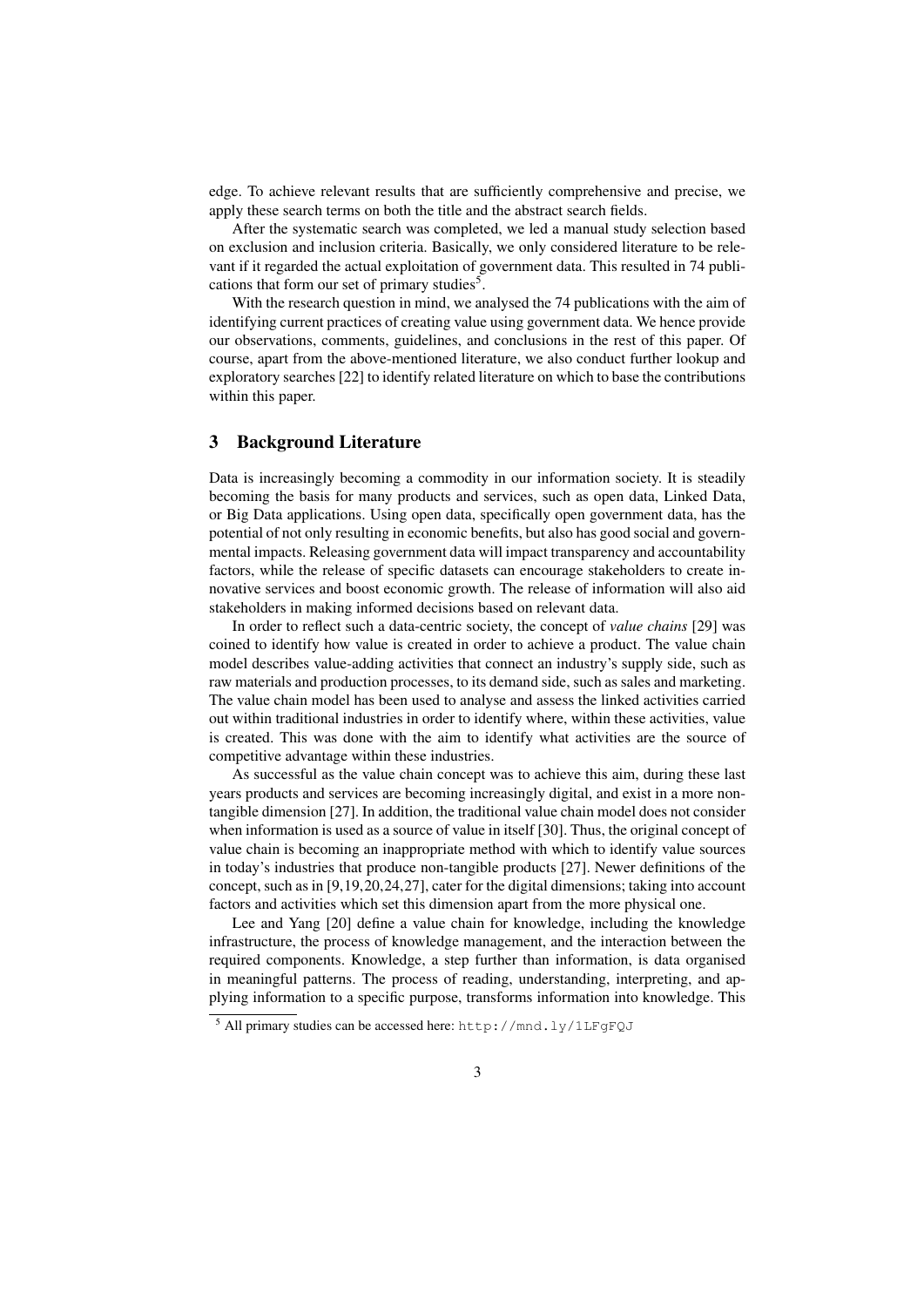means that for an entity that is unable to understand knowledge, the knowledge is in fact still only information. This is the *data literacy* problem, where any effort invested in knowledge generation is lost if the target consumer is unable to actually understand the provided knowledge [37]. Similar to Porter, Lee and Yang classify the activities within the knowledge value chain in five categories, namely knowledge acquisition, knowledge innovation, knowledge protection, knowledge integration, and knowledge dissemination.

In [9], Crié and Micheaux provide us with a more generic value chain than Lee and Yang, including raw data in their definition. Within their paper, the authors aim to highlight any issues within the value chain, to provide an overview of the current progress, and also to encourage entities to view the benefits of participating within the data value chain. They focus on four aspects of the *Data Value Chain*, namely:

- *Obtaining the right data* Capturing the right data is the first step to forming an information chain that aims to provide the best customer service and result in profits;
- *Data quality management* Ensuring the data is of good quality increases the potential towards maximising returns from the data for both the entity and its customers;
- *Deriving information and knowledge from raw data* The act of extracting information from data, and interpreting knowledge from information;
- *Using information and knowledge to satisfy customers and generate profits* The use of good data increases the chance of making better decisions.

Peppard and Rylander [27] also discuss a value chain that is more suited where the product in question is digitised, and thus non-tangible. The authors introduce the concept of *Network Value*, where value is created by a combination of actors within the network. In contrast to the earlier definition of a value chain, network value does not necessarily follow a linear model, and accounts for the various interconnected actors that work together to *co-produce* value. While these actors or entities should be able to function independently, they operate together in a framework of common principles. This means that an action by a single entity can influence other entities within the network, or otherwise require further actions from them in order to achieve the final product. Morgan et al. [26] provide a similar discussion on the co-production of value through open-source software.

In line with more recent popular themes, Miller and Mork [24] and Latif et al. [19] focus on big data and Linked Data respectively. Similar to Crié and Micheaux [9], Miller and Mork discuss the data value chain concerning all required actions in aggregating heterogeneous data in an organised manner and creating value (information/knowledge) that can influence decision-making. The authors divide their data value chain in three main categories, namely data discovery, integration, and exploitation. In contrast, Latif et al. propose the *Linked Data Value Chain*. Motivated by the still limited commercial adoption of the Semantic Web, the authors aim to drive the Semantic Web and the use of Linked Data closer to commercial entities. The authors discuss the entities participating in the Linked Data value chain, their assigned Linked Data roles, as well as the types of data processed within the chain. An interesting aspect that distinguishes the proposed Linked Data value chain from the ones previously mentioned is that actors within the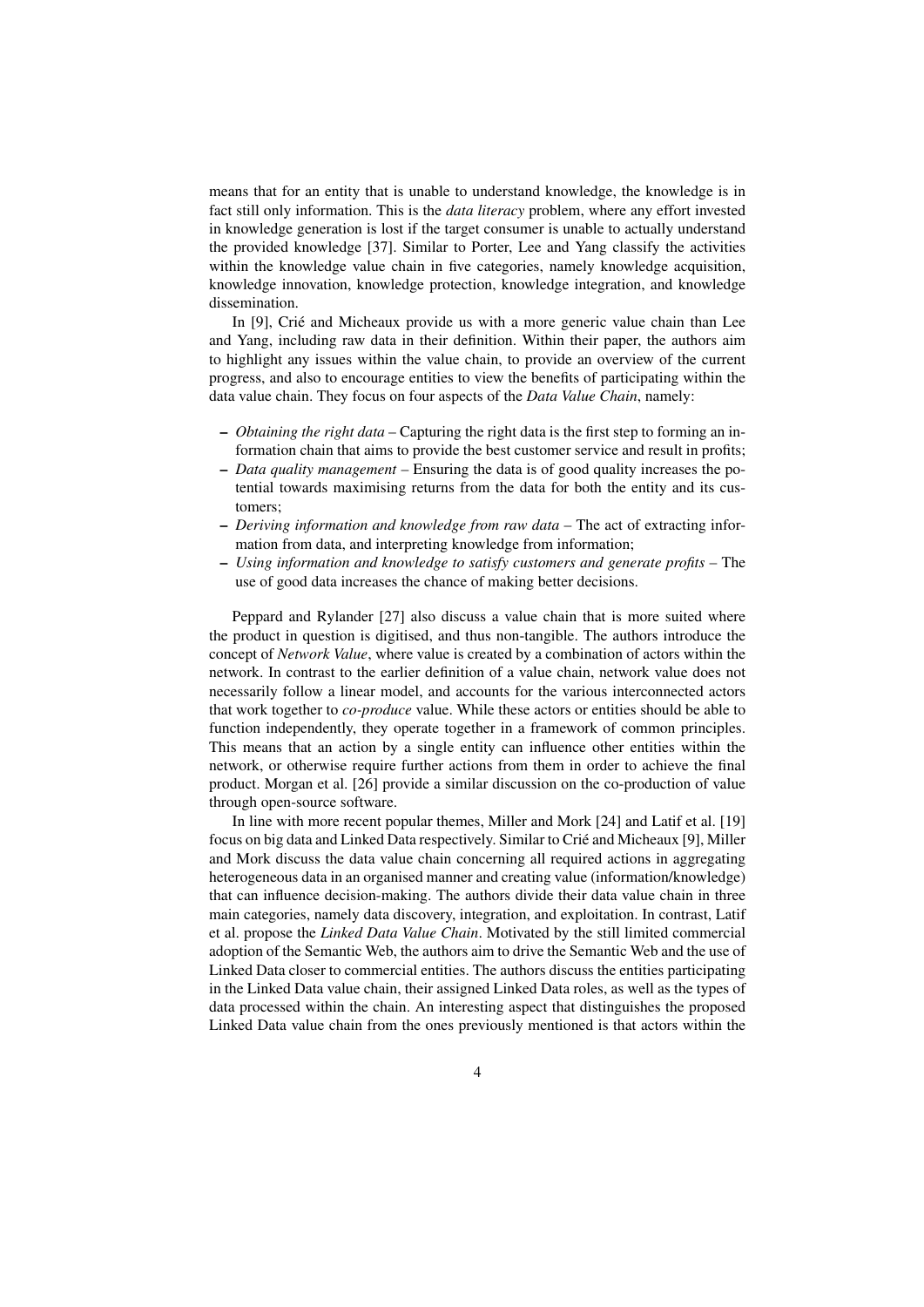

Fig. 1: The Data Value Network

chain are not necessarily bound to one specific role. Rather the assignment of roles to entities is more flexible where, in extreme cases, an entity can even occupy all roles at once.

Whichever model it follows, the data value chain is at the centre of a knowledge economy [1], where data products provide digital developments to more traditional sectors, such as transport, health, manufacturing, and retail. Being one of the largest producers and collectors of data in so many domains, governments play a vital role in data value chains. Essentially, the strategy beneath a data value chain is to extract the maximum value from data by building on the intelligent use of data sources [1]. The authors of [28] add that value-adding is one of the most important properties for information, where the objective of adding value to information is to develop information products and provide information service with social and economic value.

Based on the discussed literature, we provide our definition of a *Data Value Network*, as shown in Figure 1. This network differs from the classic definition of a data value chain in that the *activities* within the network do not follow a sequential structure; rather, activities can be executed in tandem, and other activities can be skipped or repeated. Furthermore, each activity can be further broken down into more specialised *value creation techniques* (the thin arrows in the Figure 1). While not exhaustive, the listed techniques are the most common and generic processes that can be executed on a data product. The Data Value Network also caters for multiple actors, where one or more actors can participate to co-produce value within an activity. We hence define the Data Value Network to be:

#### *A set of independent activities having the aim of adding value to data in order to exploit it as a product*

where different **actors** can participate by executing one or more **activities**, and each activity can consist of a number of value creation techniques.

Data activities in a Data Value Network all have the purpose of adding value to data, which may or may not result in a new data product. We can consider 'adding value' to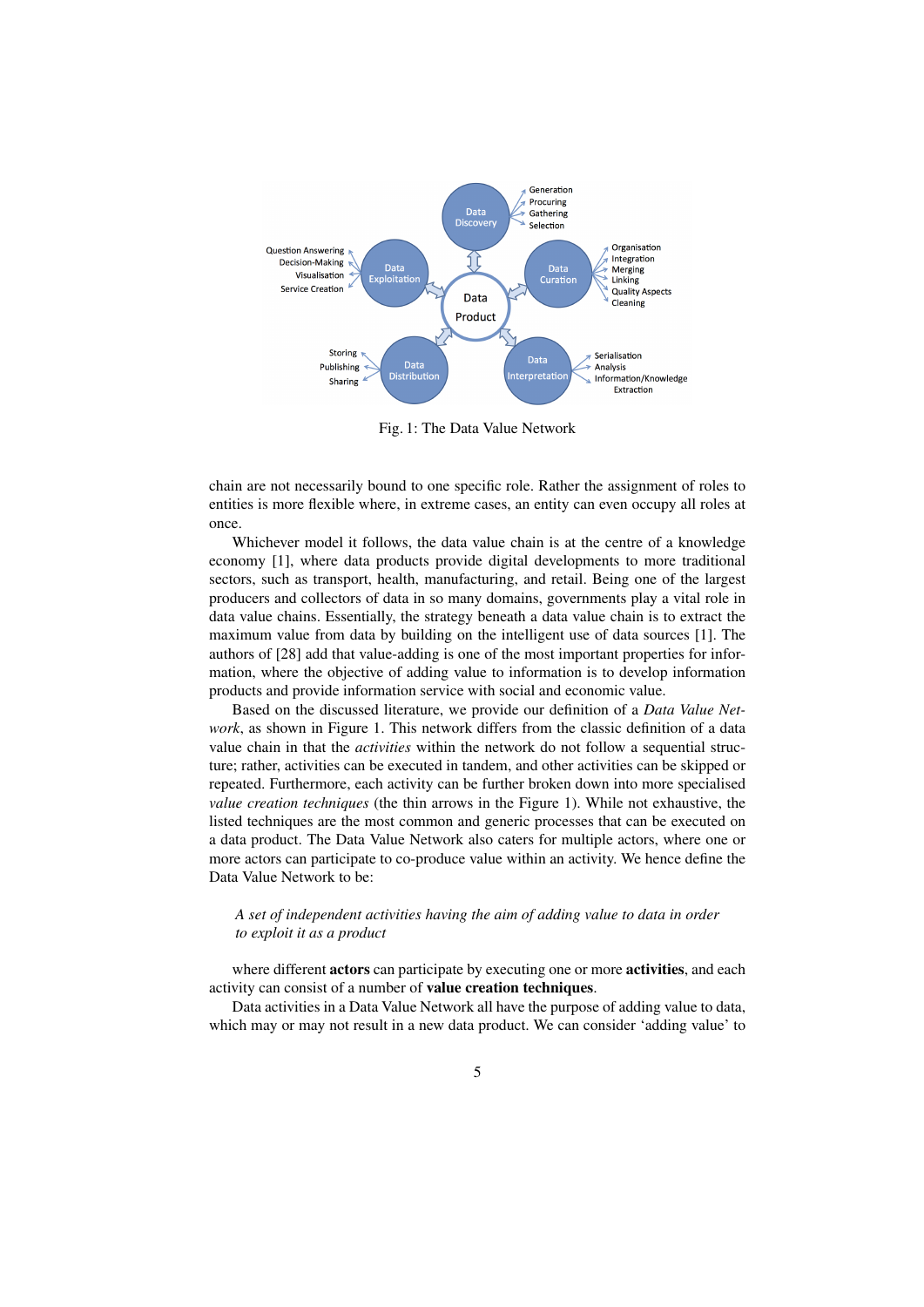be equivalent to 'making the data more usable, or making it more fit for use in a specific use case'. So, for example, while data in PDF format is easily human-readable, it's conversion to RDF would make it more usable where the use case requires data to be machine readable. The opposite can also stand true. We here provide a brief description of the activities that add value to data. The value creation techniques will be described in detail in Section 4.

- Data Discovery: Data discovery is the process of obtaining data. Sources of data can be as varied as sensor data, the Internet, private companies, governmental entities, and social media, amongst others.
- Data Curation: This is a very generic activity that can encompass a large number of different value creation techniques, all of which modify the data in some way or another. This activity can recur numerous times, until the required data product is obtained.
- Data Interpretation: This activity involves presenting the data in a different manner, in order for it to be more understandable.
- Data Distribution: Data distribution is the activity involving making the data available as a product. This means that other entities can search for and discover this data.
- Data Exploitation: This activity can be considered as the final goal of the Data Value Network, though it does not signify the Data Value Network is finished. It involves consuming the data as a product.

Within an urban environment such as a city, the Data Value Network can have major impacts on the citizens, especially where a data product is used in a decision-making process. This aspect is considered to be part of a smart city. The *decision-making process* is a very broad term used to encompass the practice of familiarising oneself with the relevant information before taking a particular decision. This concept was discussed as early as the 1970s, where Montgomery [25] describes the use of information systems to aid in the planning and decision-making processes within a marketing environment.

While there are various definitions of a smart city throughout literature, we consider a city to be smart *where investments in human and social capital and traditional (transport) and modern (ICT) communication infrastructure fuel sustainable economic growth and a high quality of life, with a wise management of natural resources, through participatory governance* [7]. There is increasing effort worldwide to transform cities into smart cities, particularly through the release of government data to the public, as well as through the exploitation of this data. Examples include Rio de Janeiro in Brazil<sup>6</sup>, Dublin in Ireland<sup>7</sup>, and London in the United Kingdom<sup>8</sup>. Whilst earlier attempts at "smartifying" a city mostly concerned the automation of some routine functions, more recent attempts are focusing on improving the management and sustainability of a city through monitoring and analysing the relevant data, with the intention of improving the quality of life if its citizens [3]. Smart cities can hence impact various dimensions in a citizen's life, for example:

<sup>6</sup> http://www.centrodeoperacoes.rio.gov.br/

<sup>7</sup> http://www.dublinked.ie/

<sup>8</sup> http://citydashboard.org/london/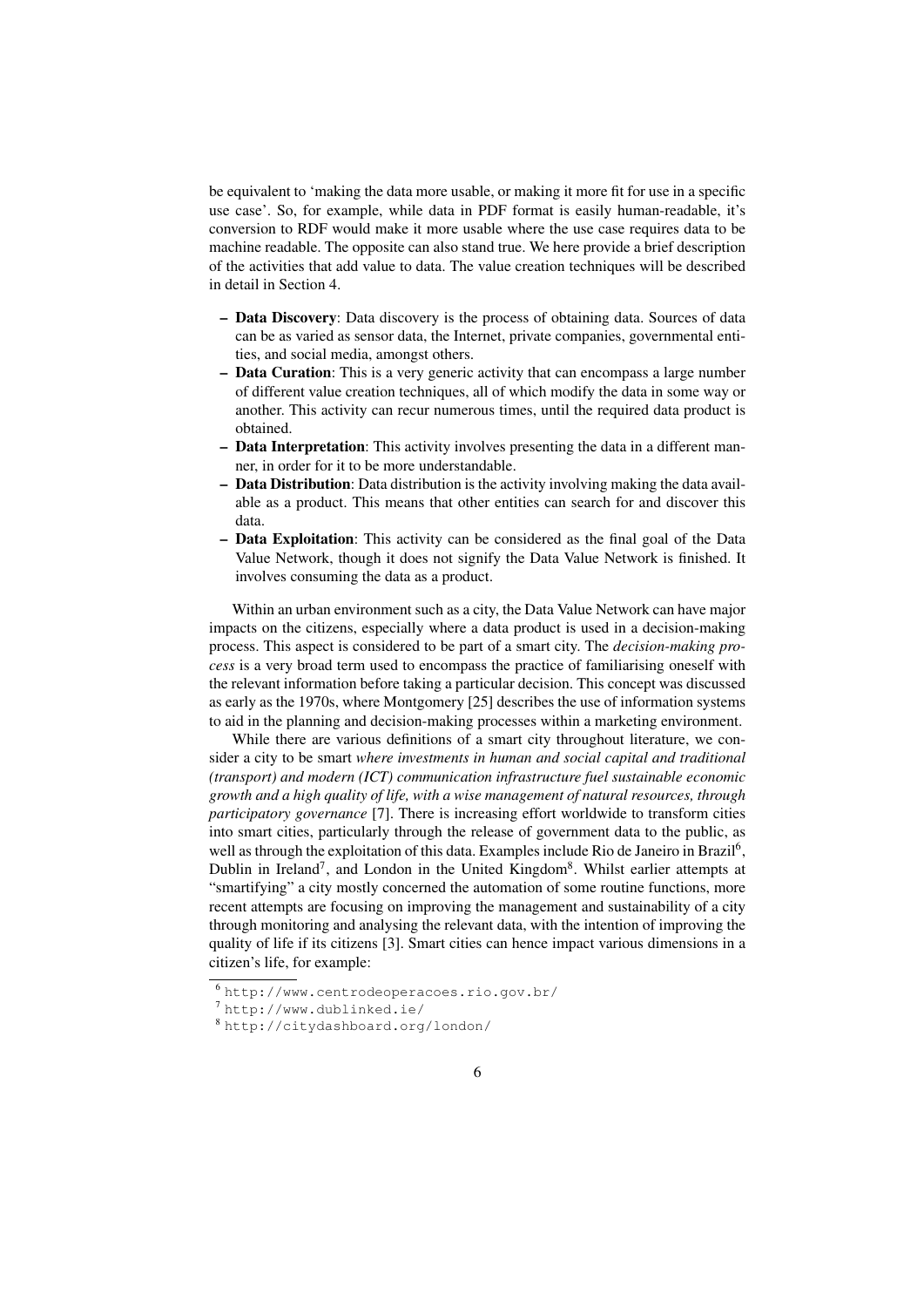- Transportation: The analysis of traffic data can aid citizens to check the best time to use certain roads, public transport can be better managed through better prediction of arrival times, whilst the government can attempt to lessen traffic by providing alternative transportation options. For example, a live view of the car boarding areas for the ferry between the islands of Gozo and Malta is streamed $9$  in order to enable citizens to check if there is currently a long queue and plan their travels accordingly. Moreover, traffic supervisors can be dispatched to control and manage the boarding process.
- Energy Consumption: The use of smart meters and other sensors can help in reducing energy consumption through monitoring use in real-time. For example, an initiative throughout the European Union is currently ongoing with the aim of controlling energy consumption and providing for a more sustainable environment<sup>10</sup>.
- Weather Emergencies: Weather information can be used to predict if a weatherrelated emergency is incumbent, such as flooding, landslides, earthquakes, etc. This prediction can be used to issue warnings or evacuation orders in time. The city of Rio de Janeiro is a good example of this use case, as an operations centre<sup>11</sup> was established with the aim to prevent weather-related disasters (amongst other aims).
- Health: Patient data can be used to generally monitor a patient during an ongoing treatment or to issue reminders when check ups or vaccinations are due. The Immunize India initiative $12$  is an example of the latter.

#### 4 Value Creation Techniques

Table 1 shows the various Value Creation Techniques within the Data Value Network. While not comprehensive, we included the most popular and frequently-used techniques from various stakeholders participating in the Data Value Network. The aim of all these techniques is to create or improve upon a data product, resulting in data that is (more) ideal to be used in the required application and increasing its value and re-use potential.

Data is produced in the day-to-day administration of a governing entity. The simple generation of this data is the first step towards its (re) use as a data product. As opposed to data generation, data procurement involves obtaining data generated by a different entity through performing some sort of negotiation. Data gathering, on the other hand, refers to the aggregation of data from different entities or locations. Finally, data selection requires the stakeholder in question to choose a subset of available data and extract it, potentially for the use in a different use-case then what the data was originally generated for. In order for the best value potential, all generated, procured, gathered, or selected data, need to be complete. This means a record has all the information required for an accurate representation of the described data.

<sup>9</sup> http://www.visitgozo.com/en/content/live-ferry-queue-

streaming-beta-1538/

<sup>10</sup> http://my-smart-energy.eu/

<sup>11</sup> http://centrodeoperacoes.rio/

<sup>12</sup> http://www.immunizeindia.org/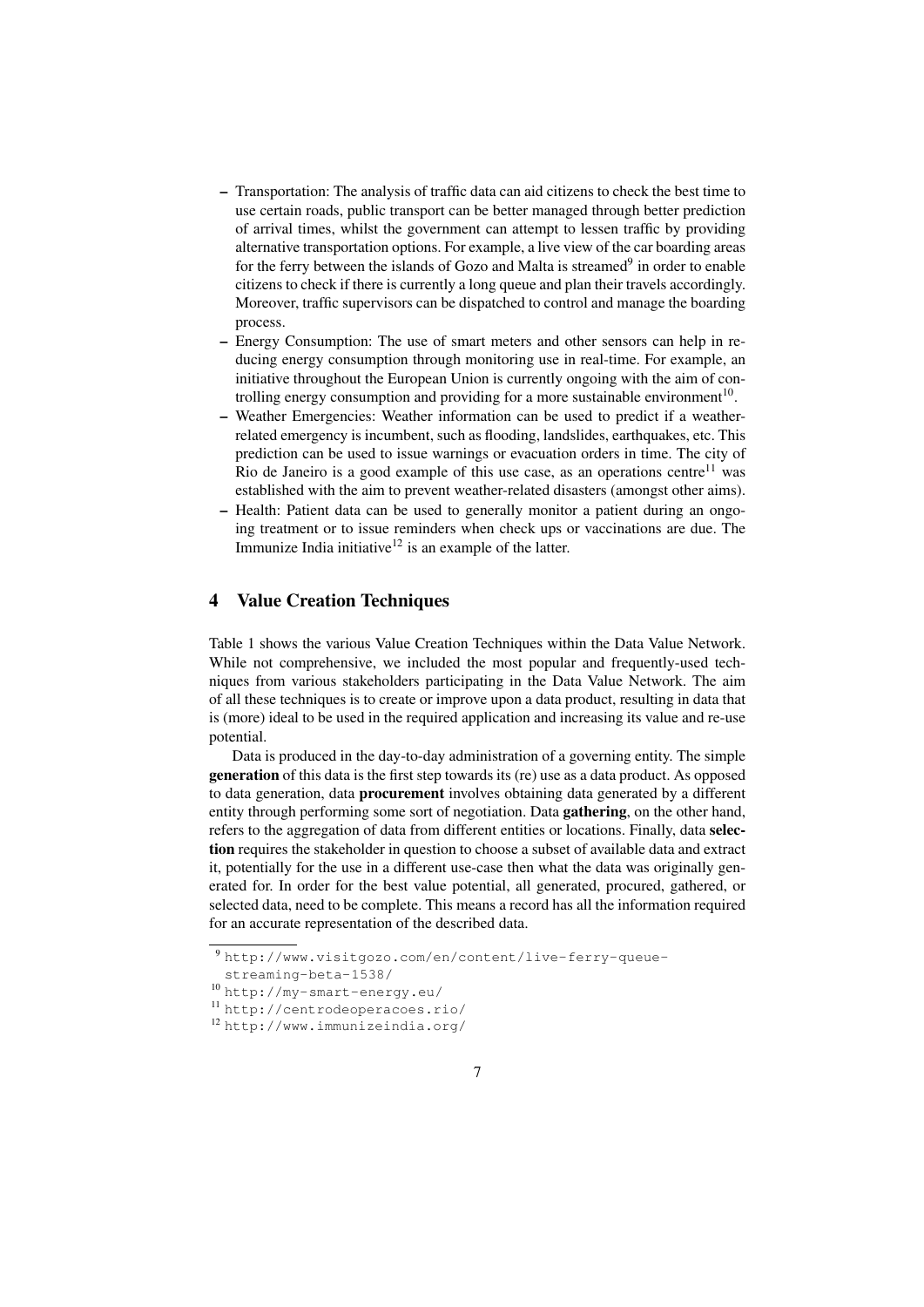| <b>Government Data Live Cycle Processes Value Creation Techniques</b> |
|-----------------------------------------------------------------------|
| Generation                                                            |
| Procuring                                                             |
| Gathering                                                             |
| Selection                                                             |
| Organisation                                                          |
| Integration                                                           |
| Merging                                                               |
| Linking                                                               |
| <b>Quality Aspects</b>                                                |
| Serialisation                                                         |
| Analysis                                                              |
| Information/Knowledge Extraction                                      |
| Storing                                                               |
| Publishing                                                            |
| Sharing                                                               |
| <b>Question Answering</b>                                             |
| Decision-Making                                                       |
| Visualisation                                                         |
| <b>Service Creation</b>                                               |
|                                                                       |

Table 1: Value Creation Techniques categorised according to the Data Value Network

The value creation techniques falling under the Data Curation activity have the purpose of making the data more usable. Data **organisation** requires the structuring of data in such a way that the data is more understandable, or that the data follows some pattern; for example government budget data can be organised by year. Data integration has the purpose of enriching an existing dataset with new data, possibly with the intention to use the data in an unprecedented use. For example, the integration of weather data to accident information can be done by an insurance company to check the legitimacy of a claim. Another example is adding user feedback to product data in order to identify product faults. Data **merging** is somewhat similar, where different datasets are merged in order to obtain further information. For example, the merging of population data with geographical data can be used to obtain population density. On the other hand, the linking of different datasets is done in order to provide context, for example linking geographic data to textual descriptions about the locations in question. Finally, data quality involves the assessment and (if necessary) improvement and cleaning or repairing of data, such as removing duplicate data, ensuring the data is consistent, complete, timely, and trustworthy, and adding provenance data. This technique gives the data a higher level of quality and encourages its re-use. Similarly, metadata also enhances a datasets re-use potential. By enriching a dataset's metadata, a dataset is made more easily discoverable by potential users [31].

The Data Interpretation activity involves some sort of reasoning where the data in question is made more understandable. In the simplest way, data serialisation involves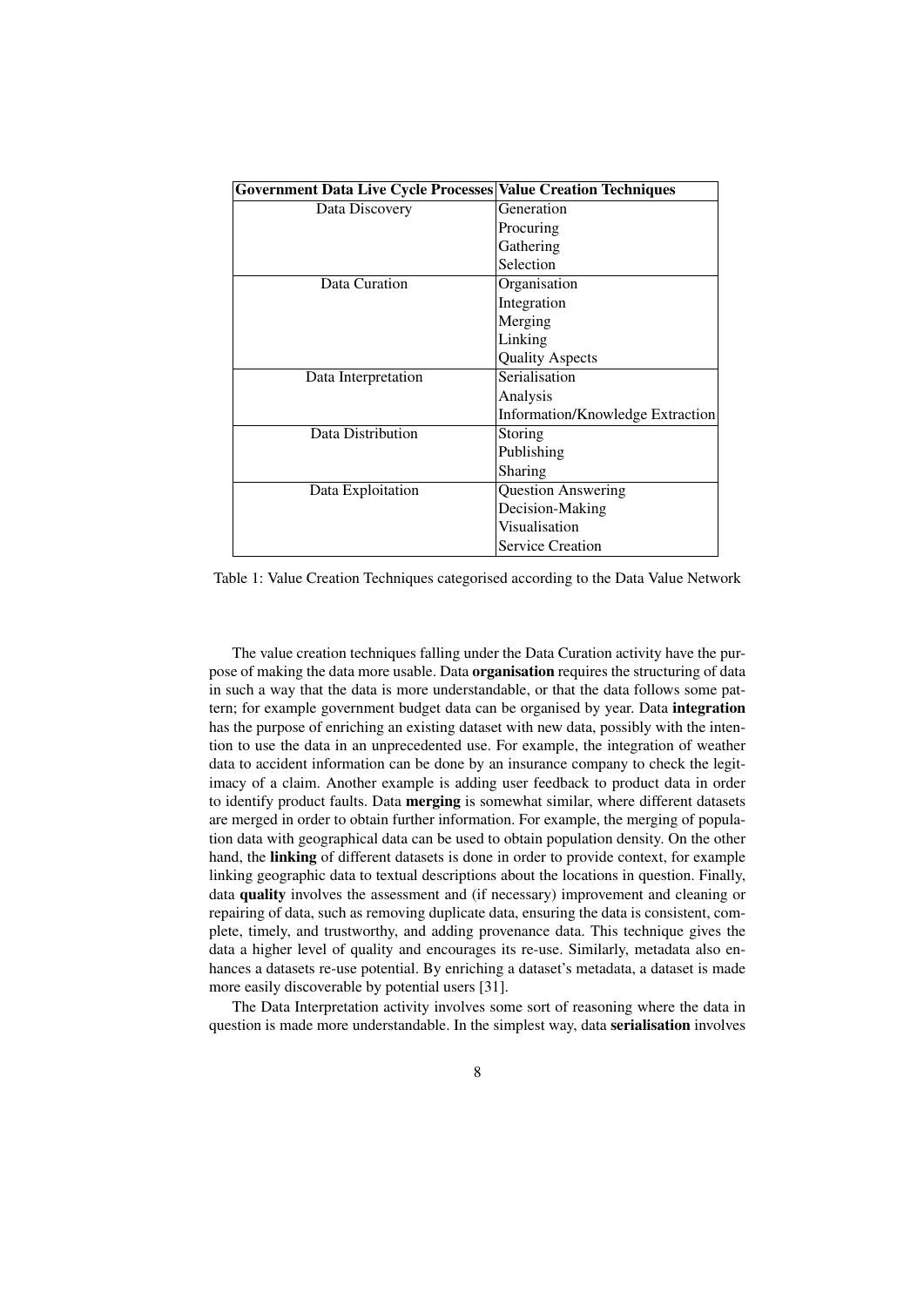the conversion of data into semantically richer or lower formats, such as PDF to RDF, or CSV to RDB. This conversion enables stakeholders with different backgrounds to still be able to exploit the data in question to its highest potential. Moreover, the use of non-proprietary, machine-readable formats will increase the value creation potential of the data in question. The implementation of **analysis** techniques, such as data mining, pattern identification, and trend analysis, enables stakeholders to identify any existing patterns, which can eventually aid actors in the Data Value Network in actions such as decision-making. **Information/knowledge extraction** has a similar purpose, where raw data is interpreted manually (non-machine), and along with the available context information and the knowledge from the stakeholders in question can be used to arrive to particular conclusions.

Techniques such as storing, publishing, and sharing, all have the purpose of adding the potential of the data to be distributed to different entities and re-used. The storing of data enables actors to re-use the data in question without requiring a local copy. By publishing the data in an open manner, and making it shareable, it is also made available to many more external stakeholders. This publishing process creates value simply by making data available for re-use. The data distribution activity is a vital node within the Data Value Network, as data that is not made available publicly is very limited in its re-use potential. Therefore, data that is provided in a timely manner (data is provided in a reasonable amount of time after creation/generation), without discrimination on its consumers (not requiring any registration), and made accessible for all, has the best value creation potential. Moreover, the addition of metadata enables the data to be more discoverable, thus enhancing this potential. Popular methods of publishing data include SPARQL<sup>13</sup> endpoints and Application Program Interfaces (APIs). Licensing is also vital here, as it has the purpose of declaring if and how data can be used. In the case of government data it is preferable that licences are of an open nature.

The Data Exploitation activity encompasses any value creation technique that involves consuming the data to solve a particular problem. Visualisation can be considered as an example of *passive* exploitation, where an actor consumes the data as information or knowledge. Visualisations involve a visual representation of data that, similar to data interlinking and data analysis, can provide us with a new insight. Visualisations can also be used to provide 'stories', since they are more easily interpreted than raw data. An example of a more *active* consumption of the data can be the use of data to influence decision-making, for example, a government might consider citizens' feedback before taking a decision. Question answering and service creation are other examples of active consumption of data. In the former data is collected and analysed in order to solve a specific question, whilst service creation is the provision of a service through the use of existing data, for example a mobile public transport timetable application.

#### 4.1 Stakeholders: Beneficiaries, Contributors, and Their Roles

Government data, or public sector information, is a resource holding great potential for a large number of stakeholders. Governmental agencies, citizens, non-profit organ-

<sup>13</sup> http://www.w3.org/TR/rdf-sparql-query/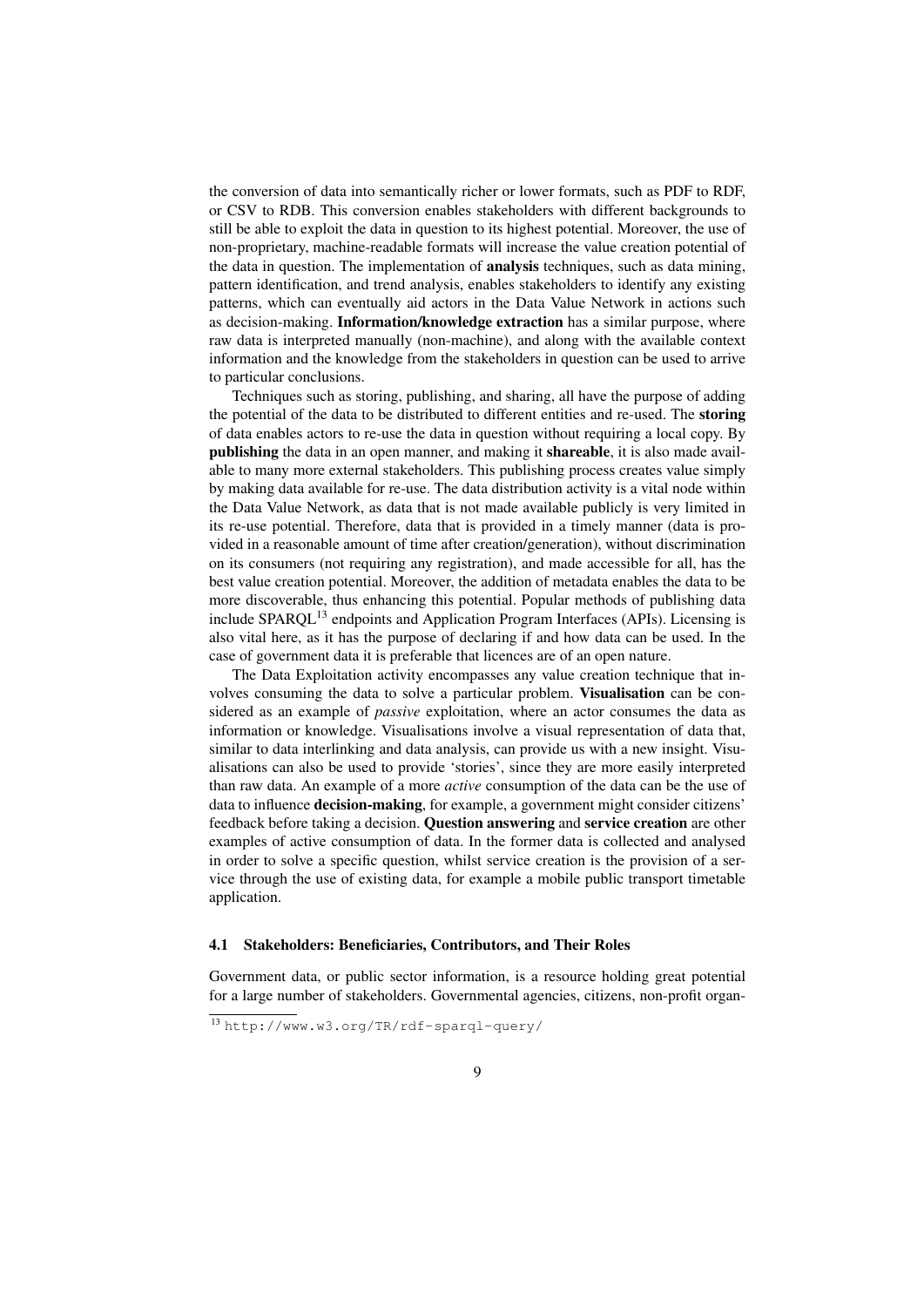isations, and businesses, are but a few of the potential stakeholders who, through the exploitation of open government data, can reap substantial benefits. Since the efforts of the latter stakeholders remain largely uncoordinated, their motivations, levels of expertise, and priorities differ. In this section we proceed to identify and explore the various stakeholders who, either through value creation or other means of consumption, use open government data.

The most obvious role of **governments** in open government data initiatives is the role of a data provider. Yet, public entities are also the direct beneficiaries of their own published data. Through transparency as a motivation, the publishing of data can increase accountability, and moreover inhibits corruption. In turn this increases citizens' trust in their government. The analysis of government data, such as budget data, has the potential of increasing efficiency and influencing decision-making. Innovations based upon such data can also be used to provide more personalised public services, thus increasing the quality of the interactions between governments and their citizens.

Through publishing government data, citizens are given the possibility of participating in governance processes. Apart from being able to make more informed decisions, citizens are sometimes given the opportunity to take part in participatory governance. For example, in a participatory budget effort citizens are given a say as to how, or for what, budget should be prioritised. Citizens can also participate in open government initiatives by being data *prosumers*. By this we mean citizens who both produce and consume data. For example, the Fix My Street<sup>14</sup> application provides a platform where anyone can submit an existing problem in a street, in order to indicate the problem areas to the government. In this crowdsourced co-production of value, we have geographical data consumption, and street issues data production. Open government data certainly has the potential of increasing citizens' quality of life.

Non-profit organisations, such as non-governmental organisations (NGOs) or Civil Society initiatives, can have a huge difference in their goals. Examples of such organisations include the Sunlight Foundation<sup>15</sup> and the Open Knowledge Foundation<sup>16</sup>, present in various countries. Organisations such as the latter usually share the goals of demonstrating the benefits of opening governmental data both to the general public and to the governments themselves. They also play a vital role as intermediaries who can identify key datasets that have the potential of being very valuable if published as open data.

Private companies, small to medium enterprises (SMEs), entrepreneurs, and other businesses, have the potential of not only making an economic profit through using government data, but can also create more jobs, and (depending on the nature of the service) also provide innovative services that increase the beneficiaries' quality of life and indirectly impact job creation in this field. While the sole access to data does not provide competitive advantage, private entities can innovate upon the available data to provide value-added services.

Whatever the stakeholder's nature (citizen, governmental entity, NGO, etc.), we identify six roles in which they can participate to create value, and in Table 2 we show how each role participates within the Data Value Network.

<sup>14</sup> https://www.fixmystreet.com/

<sup>15</sup> http://sunlightfoundation.com/

<sup>16</sup> https://okfn.org/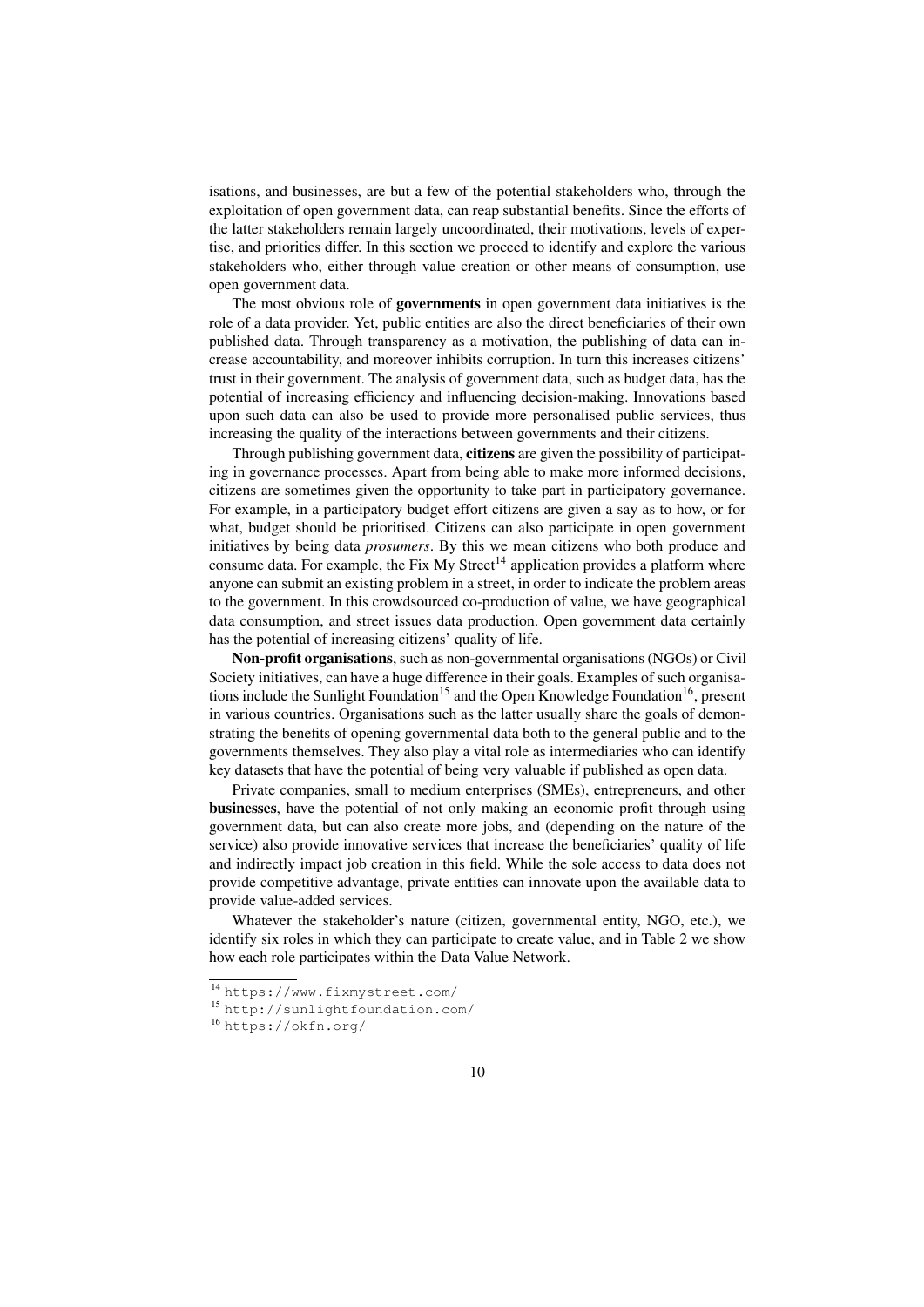|                 | Data | Data | Data                                                        | Data | Data |
|-----------------|------|------|-------------------------------------------------------------|------|------|
|                 |      |      | Discovery Curation Interpretation Distribution Exploitation |      |      |
| Data Producer   |      |      |                                                             |      |      |
| Data Enhancer   |      |      |                                                             |      |      |
| Data Publisher  |      |      |                                                             |      |      |
| Service Creator |      |      |                                                             |      |      |
| Facilitator     |      |      |                                                             |      |      |
| Data Consumer   |      |      |                                                             |      |      |

Table 2: The Activities in which each Actor participates within the Data Value Network

- Data Producer: A data producer is the entity that creates, obtains, or generates the data. The role of a data producer can be considered as one of the most important roles within the Data Value Network, as any activity or action in the network depends on the available data. If the data producer does not obtain relevant data for the use case at hand, then the Data Value Network will not reach its target to obtain the intended value out of this data.
- Data Enhancer: This role involves creating value through the actual manipulation of the data in a way that it is more usable for the target aim. A data enhancer can influence the outcome of the Data Value Network by adapting the data so that its highest value potential can be exploited.
- Data Publisher: This role involves the discovery and distribution of the data product. This distribution process enables other stakeholders to discover potentially useful data products.
- **Service Creator:** A service creator entity has the task of using open government data to provide a service. This can take the shape of a website, a mobile application, information access points, etc.
- Facilitator: This role involves entities that, in some way or another, aid the other stakeholders in using, re-using, or exploiting, open government data. This can be done through the provision of software, services, or other technologies. For example, the creator of a government data portal is facilitating the use and re-use of government data from other stakeholders by organising heterogeneous government data in a single location.
- Data Consumer: The data consumer role can be considered the final role in the Data Value Network, however, this is not always the case. For example, when a consumer gives feedback, the feedback can in turn be used as a data product by the product manufacturer. In the case of crowdsourcing, the data consumer also has the role of a curator, blurring the lines between both roles. Actors in the role of a data consumer can exploit the data product in many ways, as defined in the *Data Exploitation* activity.

#### 4.2 Barriers, Enablers, and Impacts of Value Creation

Within the Data Value Network, value creation is both dependent on a number of dimensions, and also results in impact on other dimensions. Based on efforts in the primary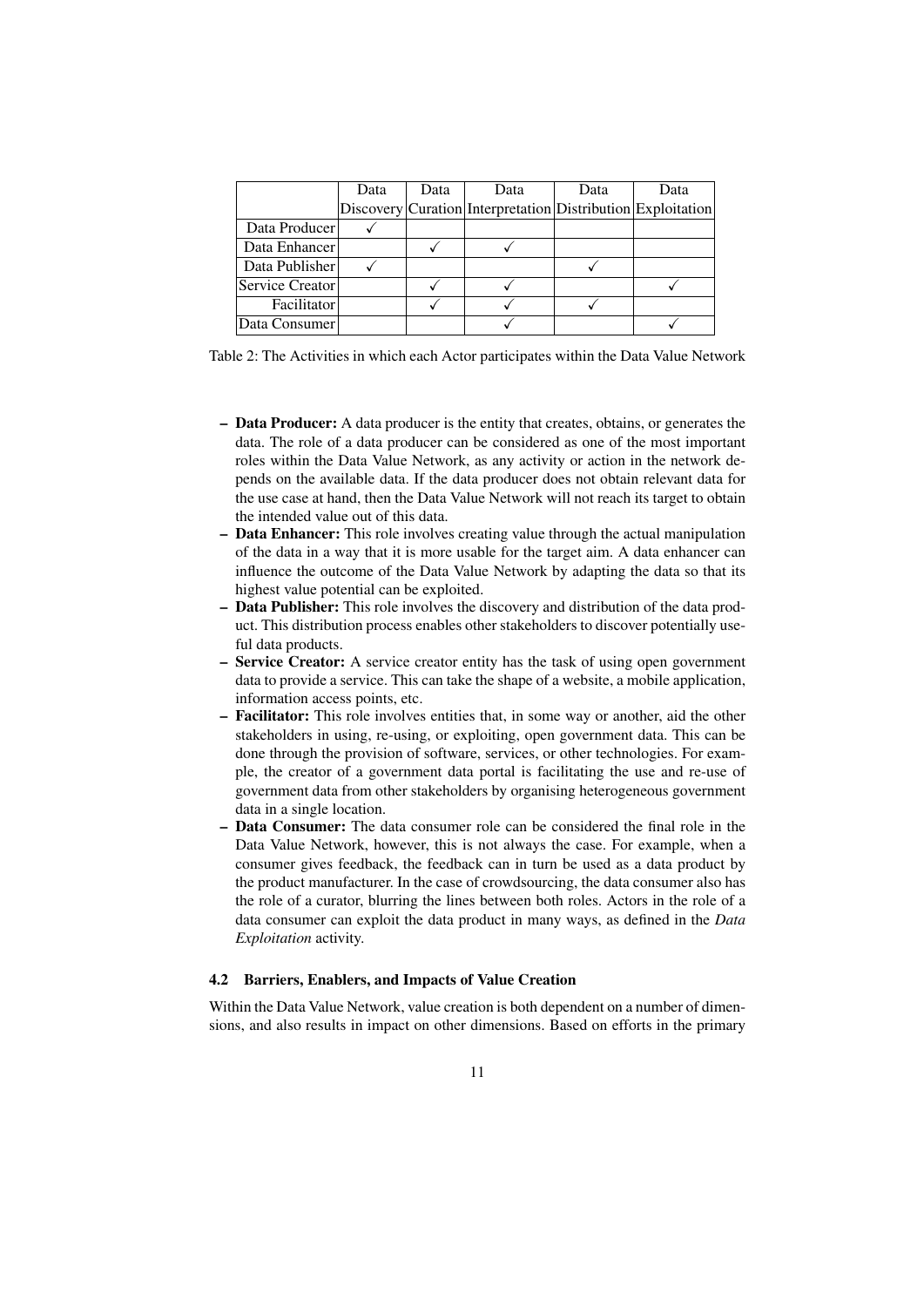

Fig. 2: Dimensions impacting, and impacted by, Value Creation

studies (See Section 2), and other literature such as [8, 16, 39, 41], we identify the dimensions with the strongest impact. Figure 2 maps their relationship, where a number of dimensions act as *enablers* or *barriers* towards value creation. In turn, the value creation process impacts a number of other dimensions. The stakeholders, while they give input for value creation, are also impacted through the results of their efforts.

4.2.1 Value Creation Enablers/Barriers: The latter dimensions have a great impact on value creation in that they control to what extent value is created.

The Technical Dimension mostly regards aspects concerning the data itself. The format of the data is an essential aspect. Two of the eight Open Government Data Principles<sup>17</sup>, in fact, regard the format in which data is made available to the public. They state that such data should be available in a *machine-processable* format which is *nonproprietary*. Such data would enable easier and un-restricted use of the data for value creation. Furthermore, if a format such as Resource Description Framework (RDF) is used, data ambiguity is reduced due to the format's expressivity, making the data more *understandable*. Additionally, the use of common schema aids to reduce interoperability issues caused by the large heterogeneity of the existing data. In order to encourage its use, data must also be easily *discoverable*. This is possible through the use of good quality metadata. The implementation of agreed-upon standards would aid reduce some, if not most, of the issues within this dimension.

The Policy/Legal Dimension regards issues with existing laws or policies that, through their ambiguity or due to being out-of-date, prevent data from being used to create value. On the other hand, well thought out policies encourage and enforce the creation of value, for example the publishing of data as Linked Data. Fortunately, there are growing efforts towards amending such laws and policies, but there is still a long way to go. Copyright and licensing of data can inhibit its unrestricted use. The incompatibility of licences, due to the data being created by various entities, further aggravates the issue. Privacy and data protection is another important aspect. Data providers need

<sup>17</sup> http://opengovdata.org/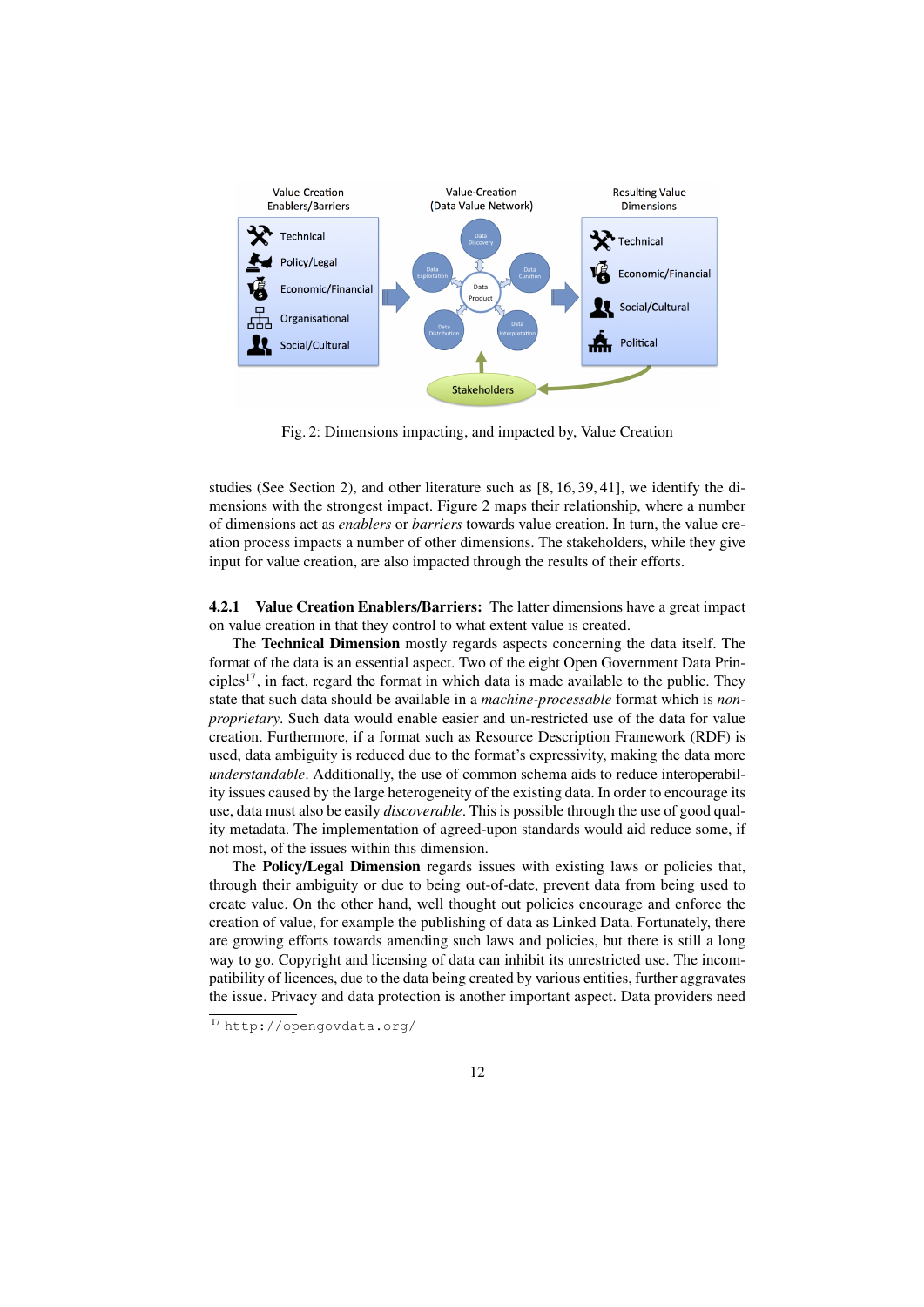to strike a balance between making data freely available, whilst respecting the right to privacy.

The Economic/Financial Dimension is about aspects related to monetary issues and mainly concern the data provider and the data publisher roles. Being a relatively new concept, there might not be any budget allocation specifically for open government data efforts. In order to foster value creation, governmental entities cannot solely rely on existing data created in their day-to-day functionalities. Commitment is required, and hence also finances, for identifying and opening datasets with a high value creation potential.

The Organisational Dimension is concerned with the strategic aspects of the involved stakeholders. This dimension is especially relevant for governmental institutions. Considering there probably isn't an institution specifically in charge of open government data initiatives, data can get lost in the various hierarchical levels of a government. Adequate workflows need to be put in place for all the processes within a government data life cycle.

Finally, the Social/Cultural Dimension regards the feeling of the public towards open government data. While efforts are well under way to increasing awareness about the potential of open government data, not all stakeholders are ready to jump on the bandwagon. Workers within governmental entities might not understand the value of the data they are gathering/creating. This results in lack of motivation towards providing this data to the public. Stakeholders can also have misconceptions about the opening of public data. While open data can be considered as unfair competition for private entities (who invested to create their own data), public entities might consider the commercial appropriation of public open data unfair. The public also needs to be further informed on the advantages of public participation in creating value.

4.2.2 Impacts of Value Creation: As already discussed in the previous sections, value creation has a number of different dimensions of impact, which in turn affect the stakeholders. The term *public value* is used to define "what adds value to the public sphere" [4], where the public sphere is used to broadly indicate all of the following dimensions:

Technical Value is simply generated through the implementation of standards and the creation of services. As more value is created upon government data, the available data will be of better quality, and value creating services will increase.

Economic Value is defined as the worth of a good or service as determined by the market [17]. Value creation upon data enables the data itself to be considered as a product. Therefore, opening government data encourages its re-use in value creation, in turn stimulating competitiveness in the participating stakeholders and also encourages economic growth. For example, Mastodon C (a big data company) used open data to identify unnecessary spending in prescription medicine<sup>18</sup>. This will result in potentially huge savings from the National Health Service in the UK.

Social/Cultural Value is created first and foremost through the engagement of the public in open government data initiatives. The opening of data allows stakeholders to

<sup>18</sup> http://theodi.org/news/prescription-savings-worth-millionsidentified-odi-incubated-company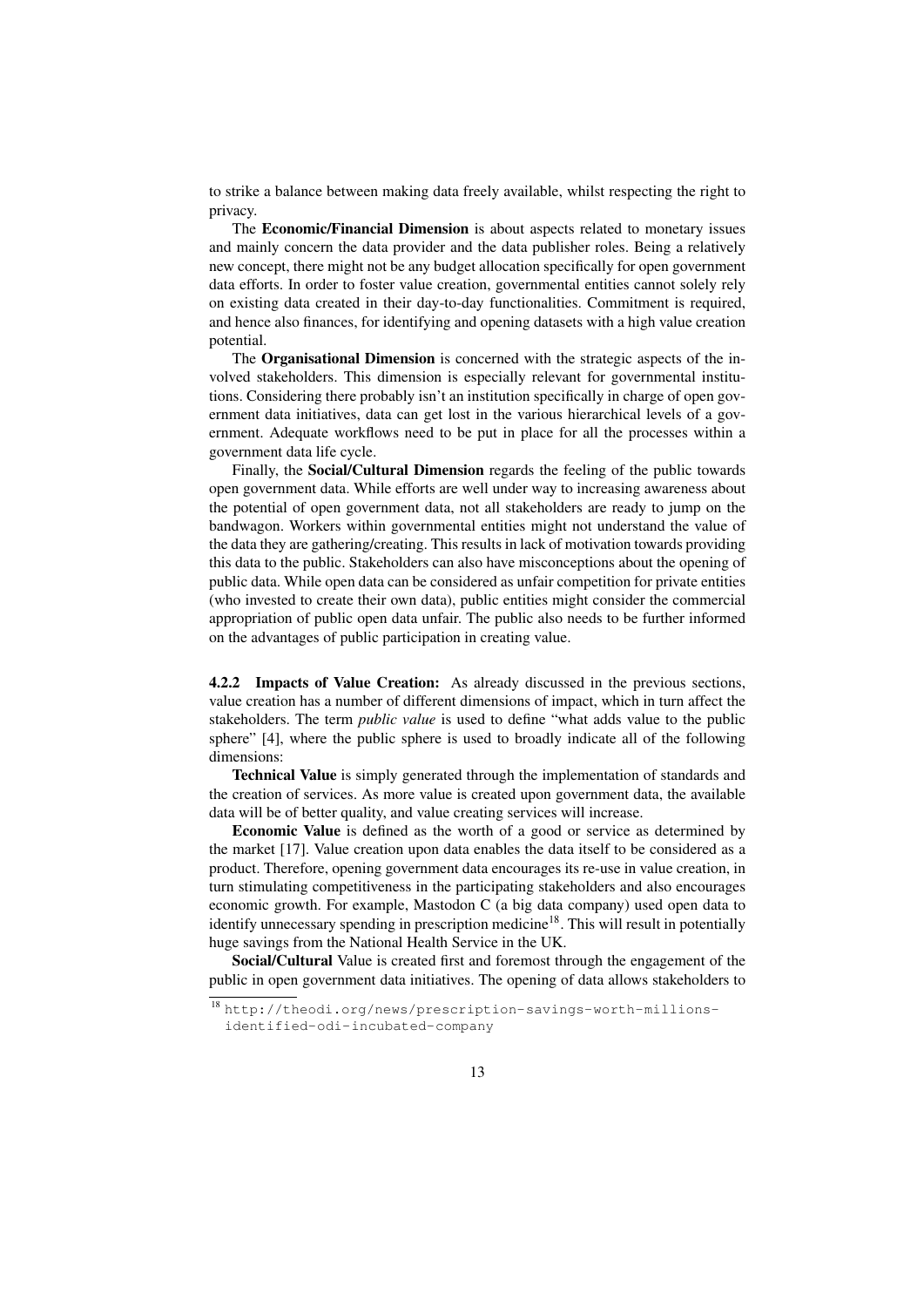scrutinise the data and provide feedback on it. If the governmental entities exploit this feedback, it can result in improvement of citizen services. This sort of participation also increases citizen social control. Social value is also generated through creating innovative services based on open government data. For example, the Walkonomics Application<sup>19</sup> uses open data to enable users to identify potential dangers in a street, such as fear of crime or road safety.

Political Value is created through the stimulation of democratic dialogue. Through participatory governance, citizens can gain a better insight as to how the governing process works. Stakeholders can possibly also participate in improving the policy-making process. Besides, the efforts of governmental entities to be more transparent and accountable increases citizens' trust in their government.

Through value creation, stakeholders are hence affected through all of the above dimensions. In line with the most relevant motivations behind open government data  $initialives<sup>20</sup>$ , namely transparency, releasing social and commercial value, and participatory governance, we identify four main levels of impact that are affected by the above dimensions and can be tangibly felt by the involved stakeholders.

- 1. Access to Information Once data is re-used, the most directly tangible impact is access to information. The innovation and creation of services upon government data provides all stakeholders with more and more data and information that they can create value upon. In turn, the increase in availability of data products no only creates more jobs, but also affects the stakeholders' quality of life. This level of impact is directly affected through the Technical and Economic dimensions.
- 2. Transparency By enabling stakeholders to create value upon government data, there can be a considerable increase in transparency. This is directly impacted by the Social/Cultural and Political Dimensions. Citizens are not only able to scrutinise data, but also create value upon it by providing relevant feedback. This sharing of responsibilities will allow them to interact with the government more actively, providing them with an opportunity to further exercise their duty and right of participation.
- 3. Accountability Similarly to transparency, the creation of value on government data allows stakeholders to assess the legitimacy and effectiveness of the government's conduct. This helps citizens to establish a trusting relationship with the government. Affected by the Social/Cultural and Political dimensions, accountability enables citizens to be aware of how they are being governed, and have the relevant justifications.
- 4. Democratic Governance Value creation on open government data not only promotes transparency and accountability, but also democracy. By participating in an open government initiative, stakeholders can provide feedback. The latter not only informs the governmental entity of the public opinion, but can also be used to improve service delivery. Affected by the Economic and Political dimensions, democratic governance essentially provides citizens with more social control.

<sup>19</sup> http://www.walkonomics.com/

<sup>20</sup> http://opengovernmentdata.org/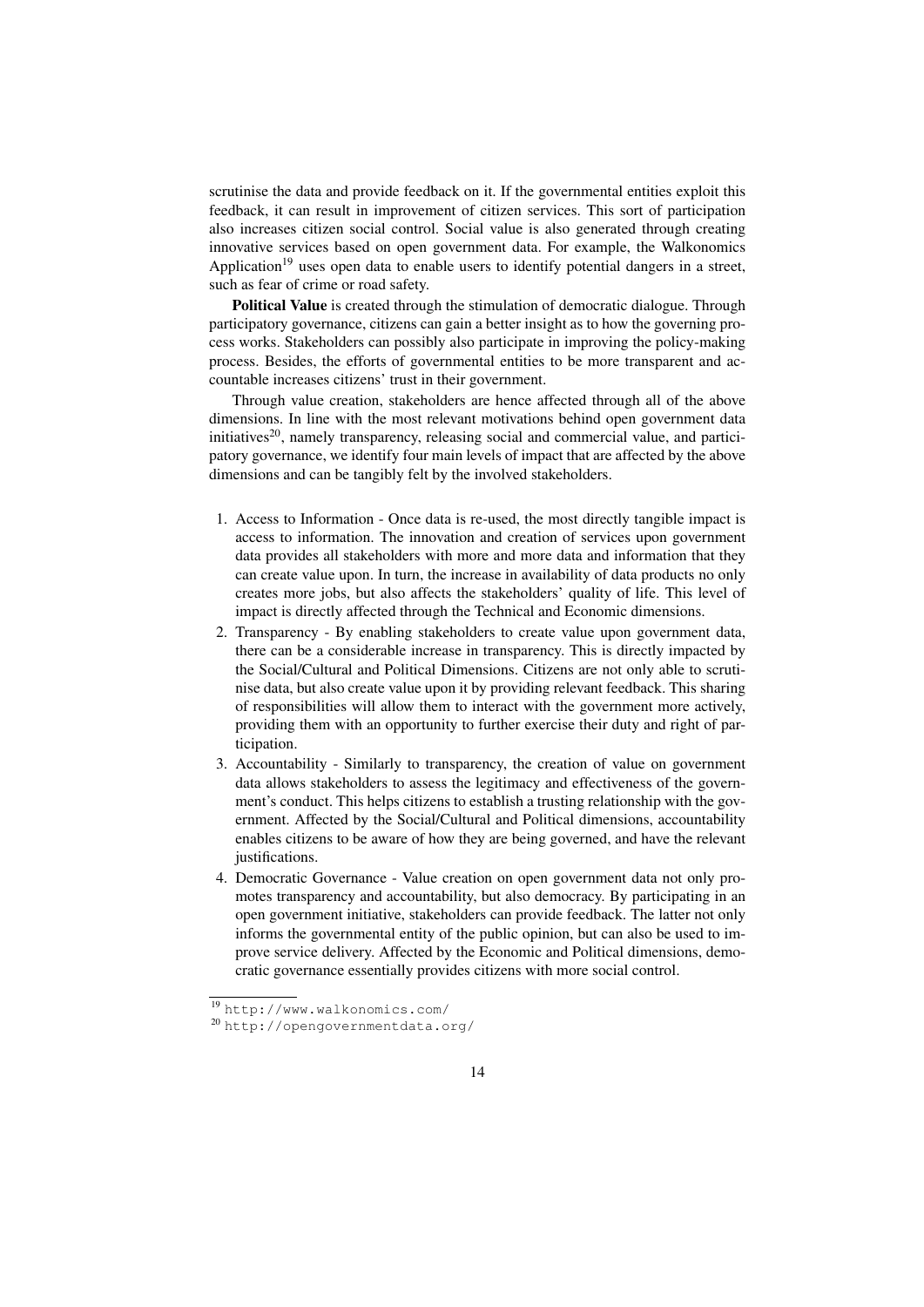### 5 Linked Data

In recent open government data initiatives, Linked Data practices are being followed by an increasing number of data publishers/providers such as data.gov.uk and  $data,qov$ . Yet, the use of Linked Data in open government initiatives is still quite low [35]. This might be due to a number of reasons, as the use of Linked Data is a process involving a high number of steps, design decisions and technologies [40]. We here investigate the advantages and benefits of using Linked Data practices in an open government data initiative.

The term *Linked Data* is used to refer to a set of best practices for publishing and connecting structured data on the Web [5]. Therefore, Linked Data is published on the Web in a machine-readable format, where its meaning is explicitly defined. It is also linked to and from external datasets. This has the potential of creating the *Web of Data* (also known as Semantic Web); a huge distributed dataset that aims to replace decentralized and isolated data sources [13]. The benefits of applying Linked Data principles to government data as covered in literature include [10, 18]:

- Simpler data access through a unified data model;
- Rich representation of data enabling the documentation of data semantics;
- Re-use of existing vocabularies;
- Use of URIs allow fine-grained referencing of any information;
- Related information is linked, allowing its unified access.

While significant efforts in literature cover advantages of using Linked Data (for example [11,14,35,36]), there is no evident effort targeted towards the benefits of using Linked Data specifically in open government data value creation. We here therefore proceed to focus on the value creation techniques described in Section 4 and the benefits provided through the use of Linked Data. While still having similar barriers, enablers, and impacts, as described in Section 4.2, the use of Linked data can result in different levels of impact, since the use of Linked Data techniques directly reduces some barriers of the technical level.

#### 5.1 Linked Data as a Basis for Value Creation

Linked Data and Semantic Web technologies have the potential of solving many challenges in open government data, as well as possibly lowering the cost and complexity of developing government data-based applications.

Starting from the most common starting point of creating value, in general, data generation is the least impacted from the use of Linked Data since essentially the data is still being created. Data **procurement** is similarly not impacted to a high level. Yet, the data gathering process can be enhanced through the use of Linked Data. Consider the example of providing feedback based on a linked open dataset consisting of budget data. The use of Linked Data enables feedback providers to have further context on the available data through the links. This would aid them in making a more informed decision. Furthermore, the high level of granularity of Linked Data has the potential of providing a deeper insight on the resource at hand. Also, since the data publisher is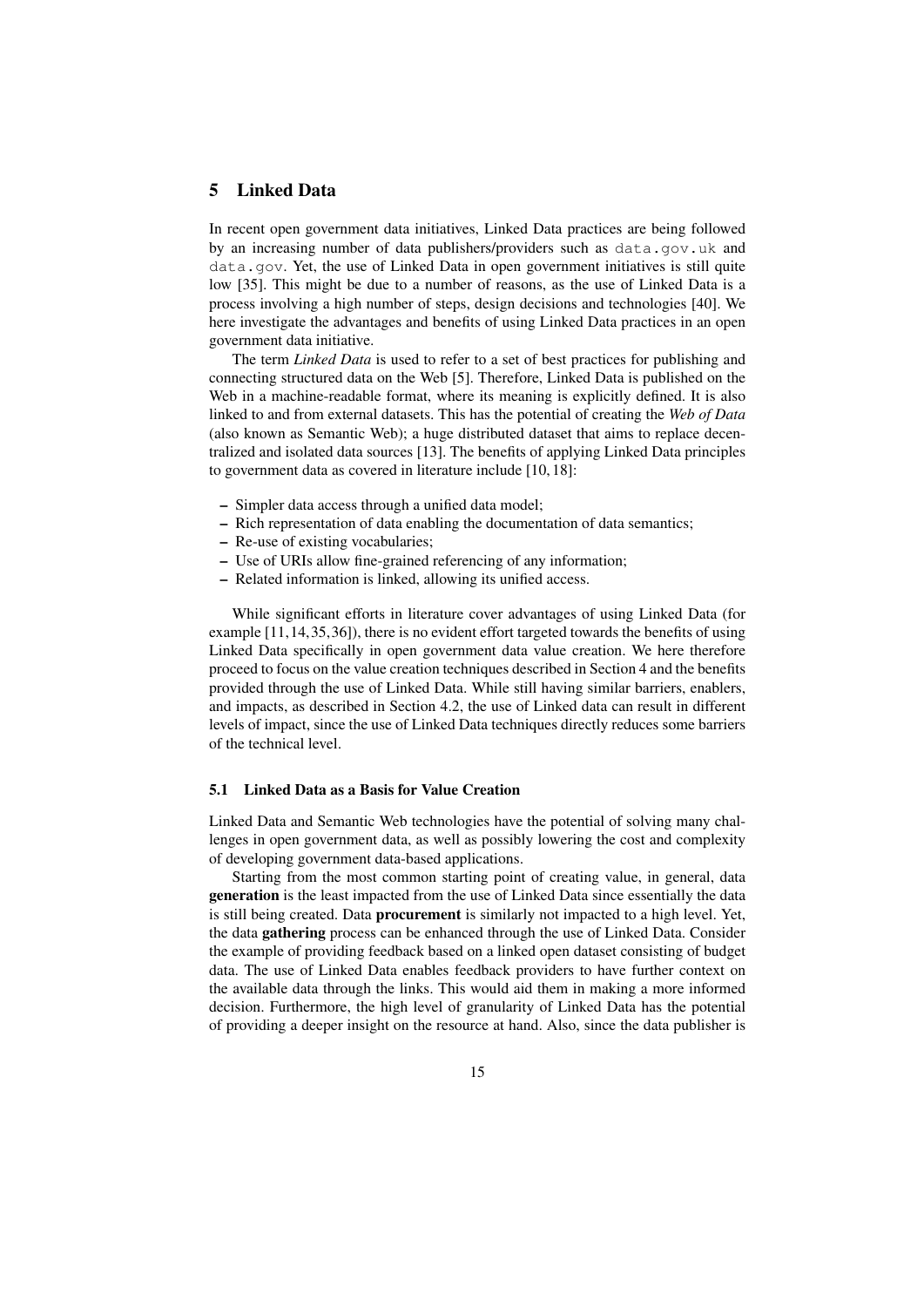not necessarily the data provider, Linked Data will enable the access to primary data through the use of provenance information located within the metadata. In the case of data selection, the use of Linked Data is particularly useful in querying for subsets of an existing dataset. Query languages such as SPARQL enable actors to generate complex queries and get very specific subsets of data.

The value creation techniques within the Data Curation activity are some of the highest impacted techniques within the Data Value Network through the use of Linked Data. Linked Data is based on models (schema) or ontologies that are best suited to represent the data at hand. In this way, the organisation of data is very easily achieved through the manipulation of the model at hand. If an entity is working with Linked Data, we can safely assume the data is represented in a semantically rich, machineprocessable format. Hence, links with or between other datasets are more easily identified through the implemented models, and thus, the data linking process is simplified. Thereafter, data **integration** and **merging** follow easily through joining the existing models. Through the use of the standards required to obtain Linked Data, the *fitness for use* of data, and hence its quality, is immediately increased. For example, data ambiguity is decreased through the use of a semantically rich format, and data consistency can be ensured through the implemented data model. Moreover, in some instances, the quality assessment of data (and the ensuing data repairing/cleaning) can be more easily executed. For example, having a model for a linked dataset enables a stakeholder to assess the schema completeness for the dataset. Linked Data also enables (semi) automated cleaning and repairing of datasets through the use of reasoners. In this way, the violation of logical constraints is easily identified through the dataset's underlying model. Through the use of metadata, a consumer can also check the provenance of the data, and ensure that it is a reliable source. Timeliness and versioning information can be obtained in the same manner.

Having Linked Data means that the available data already conforms to some standards with regards to formatting, however this does not necessary make it easier to serialise to other formats. Yet, the use of agreed-upon standards positively affects the accessibility, discoverability, and re-usability potential of the data in question. Since Linked Data standards demand the use of a semantic representation such as RDF, Linked Data is automatically more accessible than other standards such as CSV or PDF. Data **analy**sis, is also enhanced through the use of Linked Data. As explained above, Linked Data enables easier integration and merging of datasets, which in turn affect the implementation of analysis techniques. Moreover, through the existence of links it is easier to get further context and information on the data at hand, enhancing pattern identification. Similarly, the use of Linked Data in information/knowledge extraction also provides further insight and context to actors through links between the datasets, and within datasets themselves. This increased information directly affects the data interpretation process, as the data consumer can interpret the data in a more informed manner, and generate knowledge from the existing information.

The aim of the value creation techniques within the Data Distribution activity is to make the data more accessible as a data product. As mentioned above, the use of Linked Data standards automatically makes the data more accessible and discoverable. Hence, stored or published Linked Data has the potential to be easily accessed and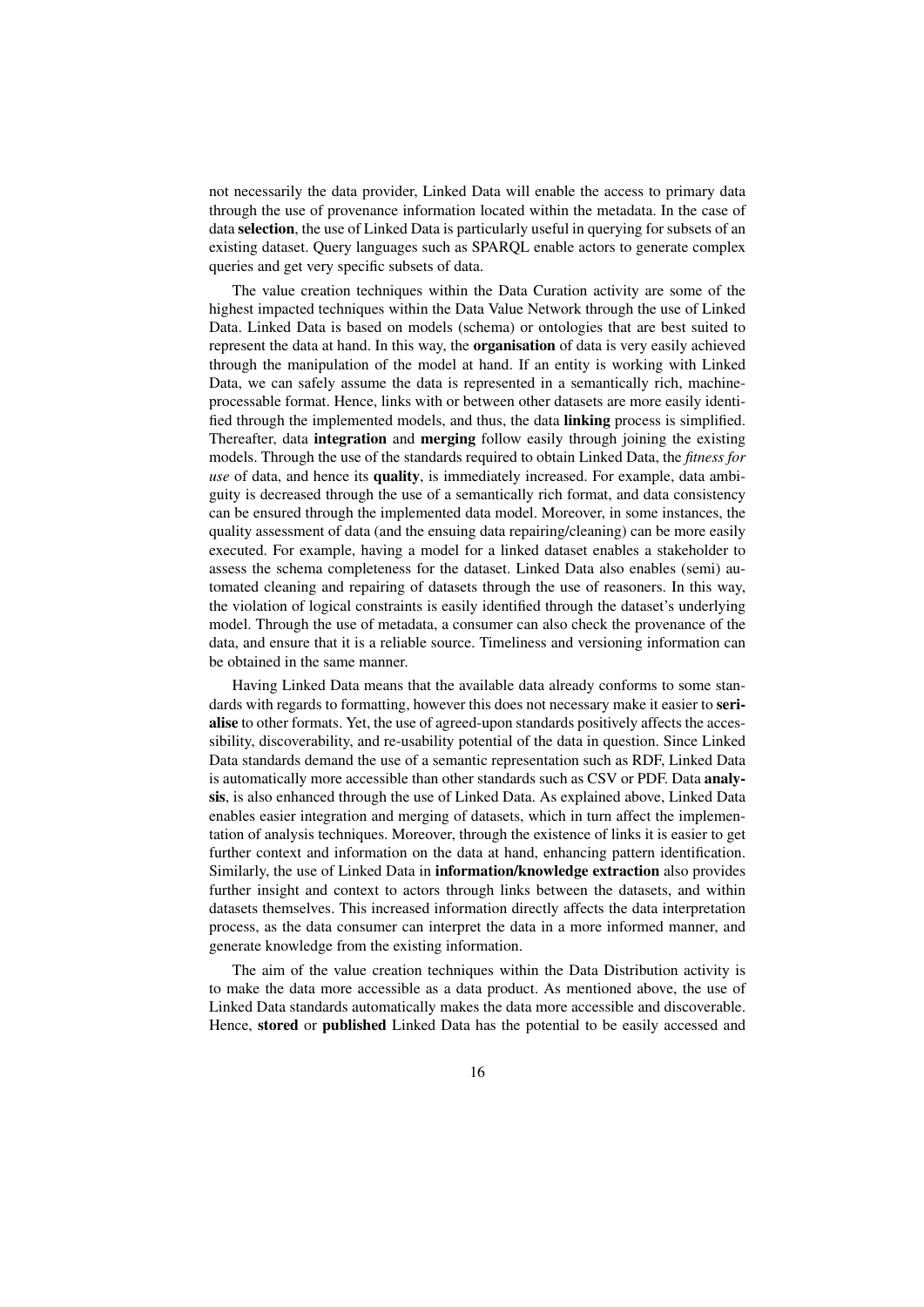manipulated through a variety of manners, such as RESTful APIs and public endpoints (queryable through SPARQL). This means that while Linked Data alternatives might require a consumer to download a data dump, the use of Linked Data enables the same consumer to access the specific subset of data he/she needs, and manipulate it easily. Additionally, each data resource is dereferenceable, i.e. the resource URI can be resolved into a web document on the Web of Data. The **sharing** of data is also impacted through the use of Linked Data technologies, as the links in between different datasets make them more easily discovered through the crawling of web resources, which potentially could lead to the addition of the dataset to the more known LOD cloud<sup>21</sup>.

Data Exploitation is possibly the activity that has the highest impact from the use of Linked Data. Similarly to the knowledge/information extraction process, question answering and decision-making are enhanced through the existence of links and the provision of further context. Hence a more informed stakeholder is more capable of making the best decision, or obtaining the best answer for the problem at hand. The creation of visualisations is also affected through the existence of links between multiple datasets. Visualising a dataset against a related dataset has the potential of providing the consumer with a new and different understanding of the data. Finally, service creation on top of Linked Data has the advantage of easier data consumption (through the use of standards), and more interoperability.

The above benefits of using data for value creation are only a few, yet they collectively encourage and enhance the exploitation of open (government) data. Of course, this does not mean the implementation of a Linked Data approach does not have its challenges. Various efforts in literature, such as [36], provide discussions on the topic.

#### 5.2 Use Case of Linked Open Government Data

publicspending.net is a data portal created with the scope of demonstrating the power of economic Linked Open Data in analysing the situation with regards to market, competition conditions, and public policy, on a global scale. The creators of this portal consume and create value upon public spending data of seven governments around the world. Results of the analysis led on the data are then published on the portal as tables, graphs, and statistics. The stakeholders here participate through all six value-creating roles described in Section 4.1 and execute value creation processes accordingly. Firstly, the public spending data is produced by the various governments (Data Producers). The data is then subject to pre-processing and data-preparation. Through the role of a Data Enhancer, the stakeholders here homogenise and link the data through the Public Spending Ontology and other widely used vocabularies such as Dublin Core and FOAF. The resulting data in RDF is then published (Data Publisher) on the portal and is available both as bulk datasets and through a SPARQL endpoint. The Data Facilitator Role and the Service Creator Role are then fulfilled through the application built on top of the data. These stakeholders use the internal data, along with other cross-referenced and external data, to provide a portal acting as an information point. Finally, the Data Consumer can view and exploit the provided data in a myriad of ways, including exploring and scrutinising spending data that giving them a good insight as to what is being spent,

<sup>21</sup> http://lod-cloud.net/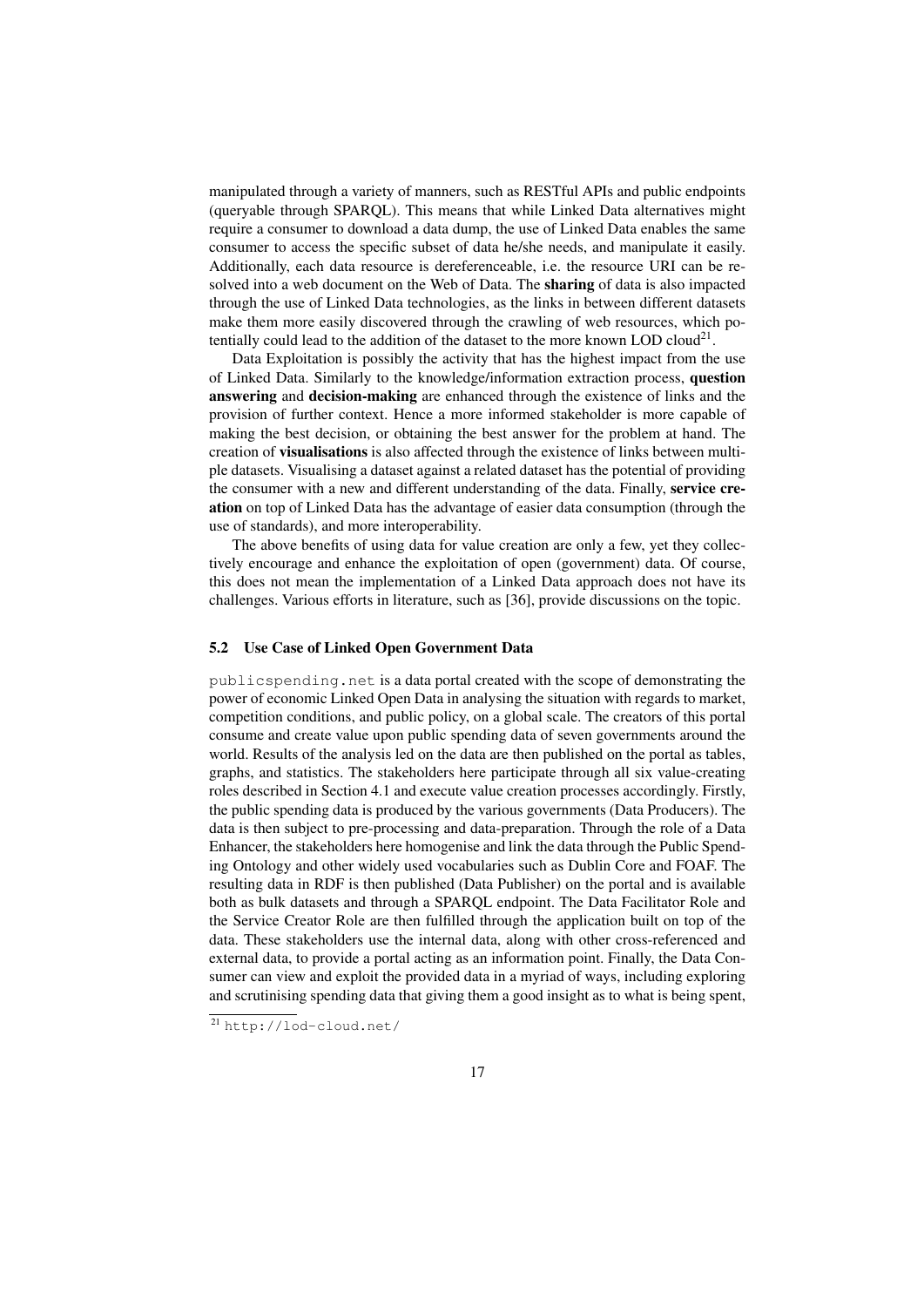where, and by whom. Such an open government data initiative enhances accountability and prevents corruption since it aids citizens to be more informed about how their country is being led, and if it is being led in a suitable manner. This can also help them decide who to vote for in an upcoming election.

# 6 Risks of Open Government Data

Whilst there are certainly numerous benefits and advantages of opening government data and creating value upon it, there still are a number of challenges that deter such initiatives from being successful and reaching their full potential, such as this discussed in Section 4.2. Moreover, if an open government data initiative is not implemented properly, the opening of data might also pose risks to some of the involved stakeholders. Within itself, this deters stakeholders from participating within an open government data initiative. We here proceed to outline some of the major risks of opening government data and creating value on it.

Conflicting regulations: Open government data initiatives have only become popular in recent years. Whilst there is certainly an increasing effort towards establishing policies, many open government data initiatives still belong to existing legal frameworks concerning freedom of information, re-use of public sector information, and the exchange of data between public entities. The risk here lies in the uncertainty of how such initiatives can interact. This issue concerns both data consumers, who are unsure how the available data can be used, and the data producers, who end up being sceptical of fully opening up their institutions' data, even if it is covered by a clear legal framework [33].

Privacy and Data Protection: Data protection and the right to privacy have some essential conflicts with the aims behind an open government data initiative and its motivations of transparency and accountability [23, 33, 41, 42]. Published data can certainly be anonymised, yet the merging or linking of different datasets can still possibly result in the discovery of data of a personal nature. For example, if garbage collecting routes are published, along with the personnel timetable, a data consumer would be able to identify the location of a particular employee. This issue requires more research in order to come up with guidelines that can provide a solution to this conflict, however a plausible approach would be to employ access control mechanisms which regulate data access. However, this restricts the openness level of such data.

Copyright and Licensing: The issue here lies with the incompatibility of used licences and copyright inconsistencies. Efforts in open government data initiatives strive towards publishing data in an open format, allowing the free and unrestricted use, reuse, and distribution of data. Since there are no agreed-upon standards, this results in a myriad of licenses that although all are of an open nature, they can be incompatible between them as they might contain restrictions that prevent data with different licences from being merged. Unclear dataset ownership resulting from data sharing, for example between different levels of public entities, results in copyright inconsistencies that hinders data from being published, as the rightful owner of the data is unclear [8,42].

Competition: There are two perspectives to this risk: (i) open data can be considered as unfair competition for private entities, and (ii) public entities might consider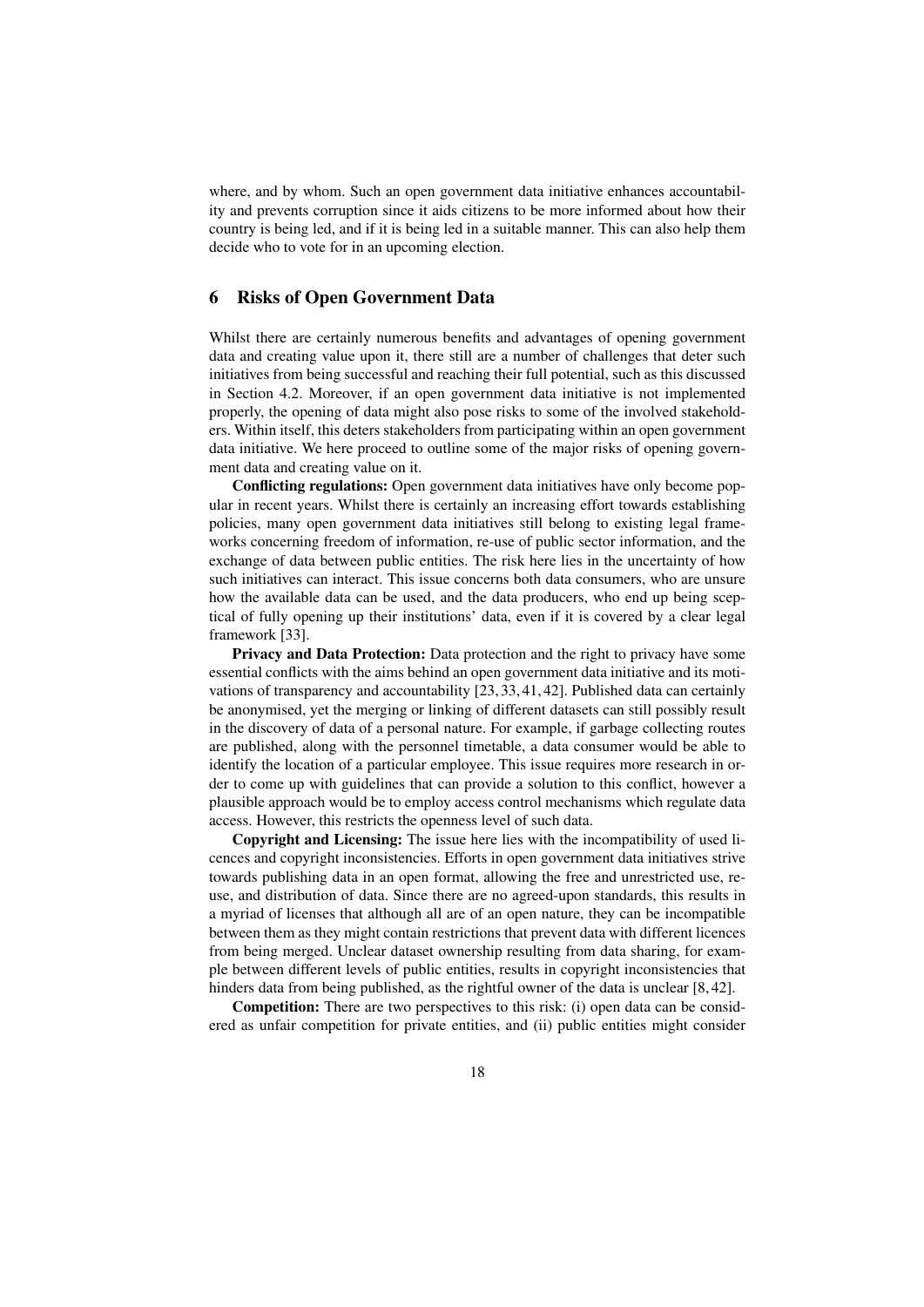the commercial appropriation of public open data unfair [33]. In the first perspective consider business entities who invested in creating their own data stores. If the same data they created is made public through government open data initiatives, these companies will obviously deem it to be unfair competition as there is the possibility of new competitors who did not need to invest anything but could get the freely available open data. Thus, management mechanisms need to be applied in order to ensure that private companies do not suffer financial consequences due to opening up their data. On the other hand, public entities might be reluctant to publish their data openly due to not wanting data belonging to the public (and paid by taxes) to be used for commercial gain. A possible approach for the latter issue is to provide the data for a nominal fee. Yet, this limits the openness of the data in question.

Liability: Mainly, this risk is limited to data providers. The latter, in the context of this paper governmental entities, fear being held liable for damage caused by the use of the provided data due to it being stale, incorrect, or wrongly interpreted [12, 33]. To cater for this fear, many public entities either do not publish their data or otherwise impose restrictions on its use, resulting in data which is not truly open. In the worst case, due to fears of data being used against the publishing entity, such data might not even be collected/generated any longer [42]. A possible solution for these issues is to enable social interaction with regards to the data in question. A community of stakeholders within the data platform where the data is published can aid data consumers to better interpret and exploit the published data.

Considering the above risks or negative impacts, it is vital to find a trade-off for open government initiatives. One must keep in mind the numerous benefits associated with open data, but also cater and prepare for any risks, challenges and issues.

#### 7 Value Creation Assessment Framework

In order to assess the success of open government data initiatives, there exist a large number of assessment frameworks that aim to evaluate the effectiveness of an initiative in achieving its goals and objectives. Yet, rather than assessing the resulting impacts of such an initiative, real-life assessments, as documented in literature (See Section 2), mostly involve checking whether open government data initiatives are obeying existing policies and regulations [34]. Since the latter are not necessarily up to date with current technologies and approaches, this assessment is not really representative of the success of an initiative.

Consider the example of a government publishing the data in PDF. While the entity would be obeying existing laws requiring opening up such data, the use of PDF makes it pretty inconvenient for re-use and re-distribution. In this case, one could argue that the open government initiative is not really a success. For this reason, a number of assessment frameworks analyse open government data initiatives based on different criteria [6, 21]. The latter include nature of the data, citizen participation, and data openness. In [2] we give a more in depth overview of existing assessment frameworks in literature. While there is still the problem that there is no agreed-upon assessment framework to evaluate open government initiatives, there is also limited literature (such as [38]) that focuses on the *impact of value creation*. Considering many resulting bene-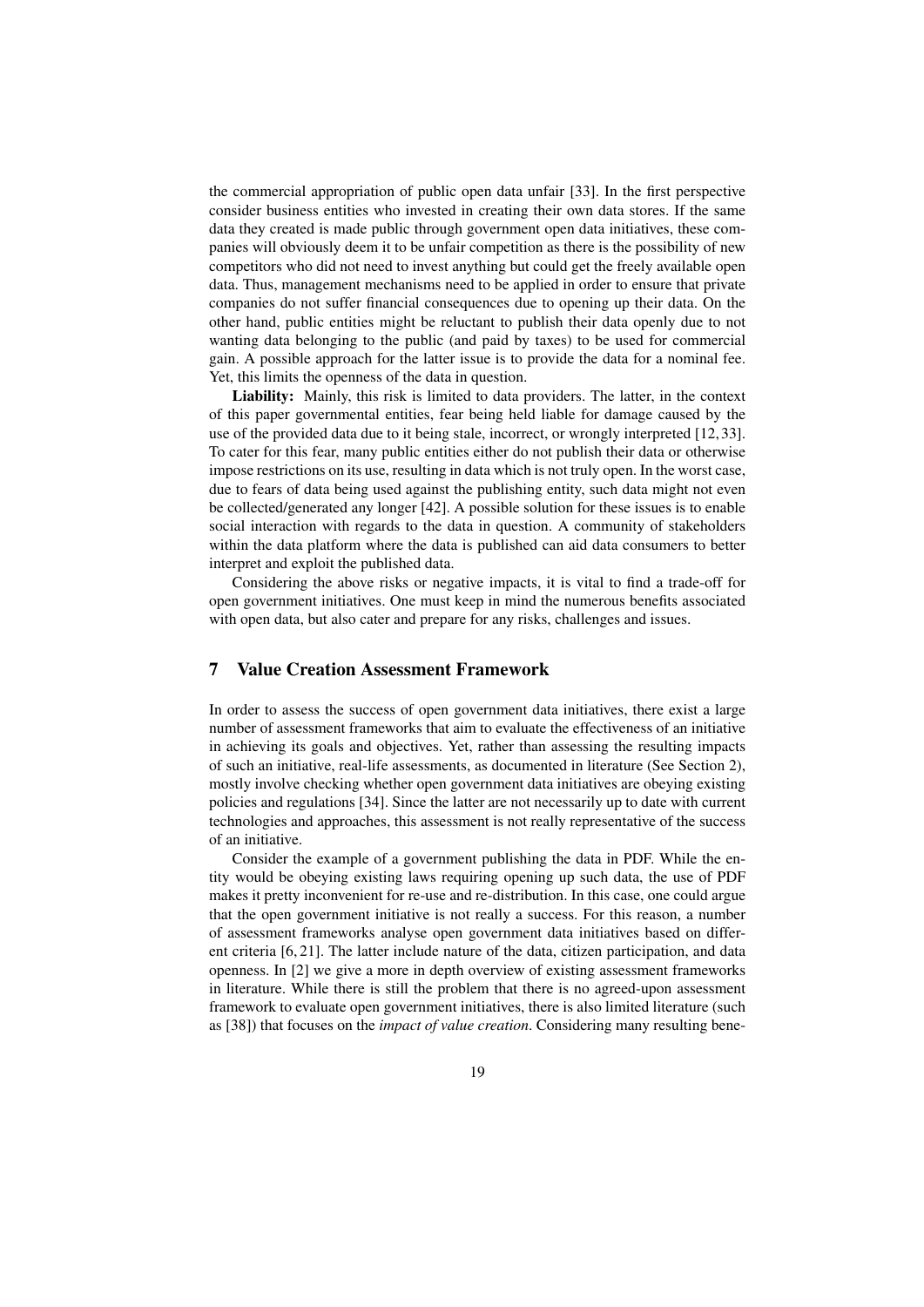

Fig. 3: Aspects assessed in existing frameworks (blue), aspects for Value Creation Assessment Framework (Red)

fits of open government data depend on the creation of value (through the execution of one or more value creation techniques), we deem it essential to assess open government data initiatives on their potential for enabling value creation.

In Figure 3 we provide an overview of commonly evaluated aspects (in blue) of an open government data initiative extracted from our primary studies. These mostly concern implementation aspects, such as the format of the data, and how the initiative respects the requirements set from existing laws and policies. The bottom part of the figure portrays the missing aspects (in red), i.e. those that are not considered when evaluating the success of an open government data initiative. We propose the latter aspects (together with a couple of aspects that are already being assessed) as part of a *Value Creation Assessment Framework*. The aim of this framework is to provide a guideline as to what aspects of an open government data initiative should be assessed to determine the potential of an open government data initiative to enable value creation, and thus exploit open government data to its highest potential. Here we briefly describe the aim of each aspect.

- *Data Format:* Formats such as CSV and RDF are much more usable then PDF. This is because they allow easier re-use of the represented data.
- *Data Licence:* Other than allowing for reasonable privacy, security, and privilege restrictions, data has the highest value creation potential if it is not subject to any lim-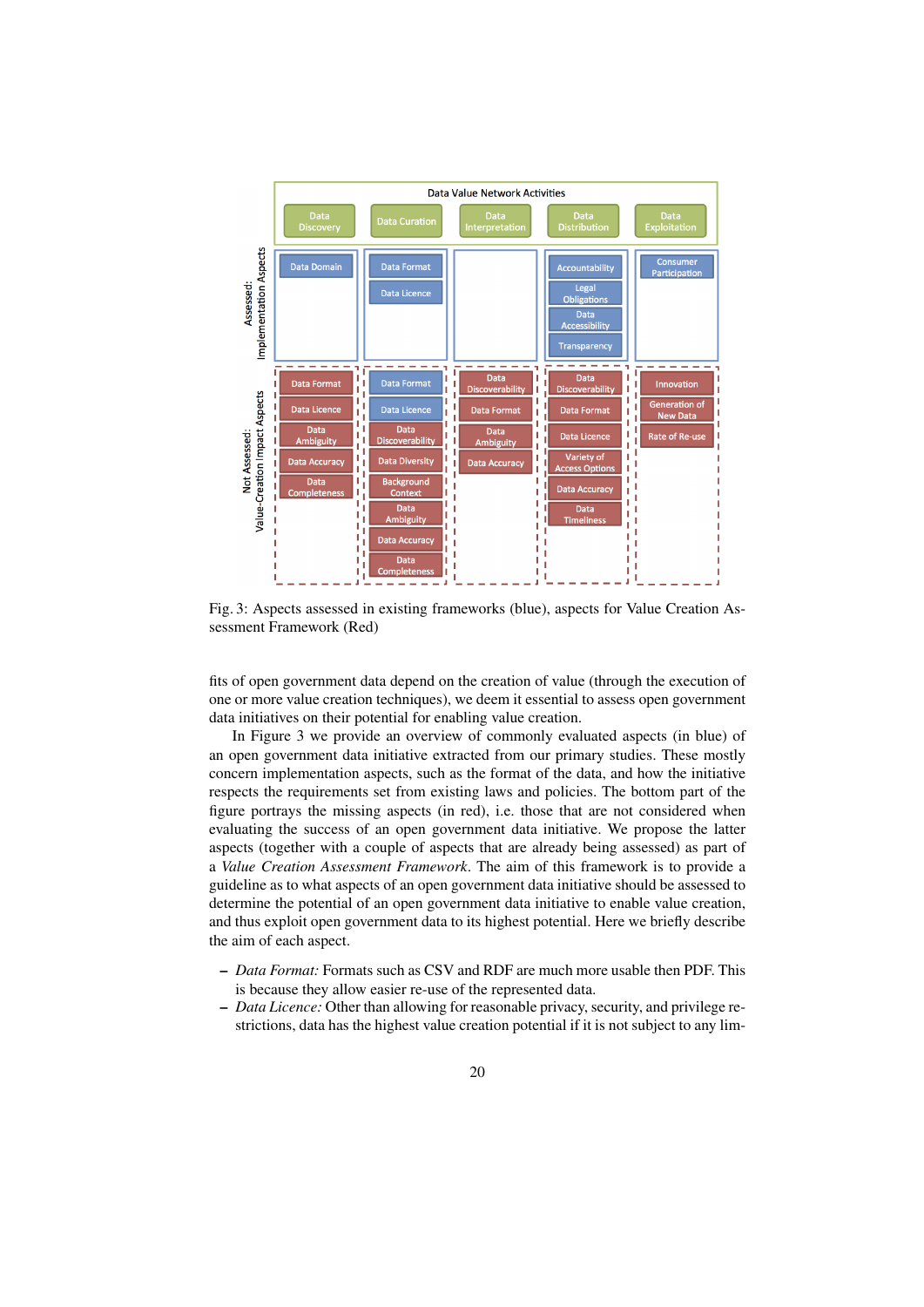itations on its use due to copyright, patent, trademark or other regulations. Hence, data with an open licence has the best value creation potential.

- *Data Ambiguity:* Data ambiguity is reduced when a representationally rich format (e.g. RDF) is used.
- *Data Accuracy:* The extent to which data accurately represents the respective information.
- *Data Completeness:* Data is complete when all required information is available, for the representation of the data in question.
- *Data Discoverability:* This aspect depends on the metadata annotating the data in question, and enables stakeholders to more easily find data that is relevant to their needs. Data Discoverability is also affected by the search functions provided by a government portal or catalogue.
- *Data Diversity:* In the Linking value-creation process, the use of diverse datasets has the potential of releasing new insights or unforeseen results.
- *Background Context:* The linking of datasets provides further context to the data in question, enabling stakeholders to have a deeper understanding.
- *Use of Standards:* Using agreed-upon standards throughout the life-cycle of government data encourages data re-use and integration.
- *Variety of Access Options:* Providing various access options to the available data, such as APIs and SPARQL endpoints, encourages stakeholders to create value upon the data as they are able to access the data in their preferred manner.
- *Data Timeliness:* Certain data might only be valuable if it is made openly available shortly after its creation.
- *Innovation:* Creating new products (data or otherwise) based on open government data is a direct impact of value-creation. Innovations include services and applications.
- *Generation of New Data:* The value-creation techniques in the Data Exploitation Process can result in the generation of new data, such as visualisations, that provide new interpretations or insight on the existing government data.
- *Rate of Re-use:* The participation of stakeholders in consuming the data is essential for value-creation. There is no use in having data made openly available if it is not exploited. The rate of re-use of open government data is directly indicative of the value-creation potential in the assessed initiative.

Since one of the major aims of open government initiatives is the release of social and commercial value, we deem that the proposed aspects are vital to determine the success of an initiative. Hence, these *value creation impact aspects* are used to assess the potential value that can be created through the use of the data product created as a result of each step within the Data Value Network.

#### 7.1 Value Creation Assessment Framework in Action

In this section we implement the proposed assessment framework on two open government data initiatives, namely www.govdata.de and www.gov.mt, in order to portray its relevance and applicability in the context of value creation on open government data. Keeping in mind that this implementation is acting as a proof of concept, we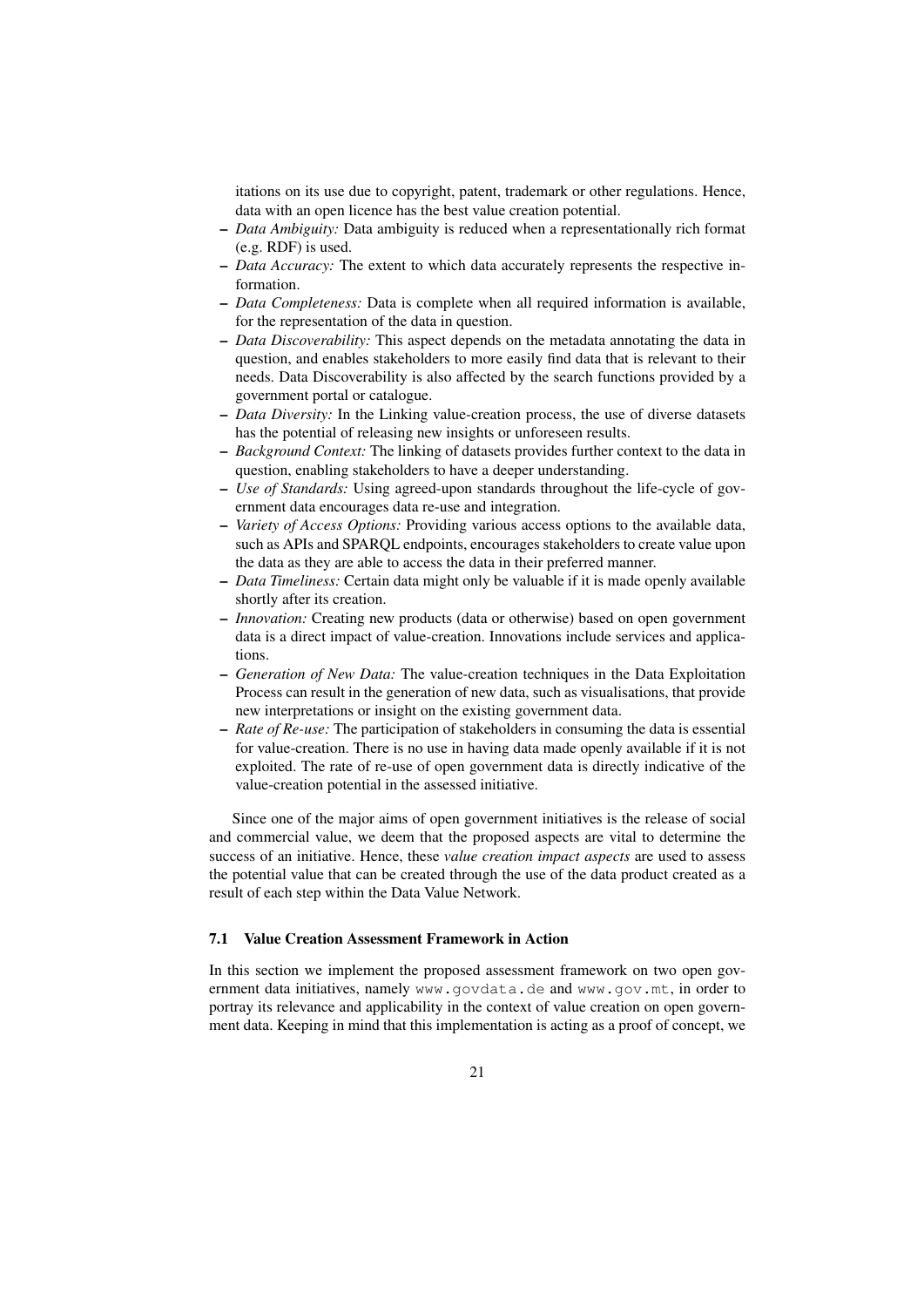| .56 out of 20 $ 3.39$ out of 20 |                                    | Total 13                                                                                           |                               |
|---------------------------------|------------------------------------|----------------------------------------------------------------------------------------------------|-------------------------------|
| 0 out of 1                      | 0 out of 1                         | i mark it, portal proximes limits and information on re-tise of the proplicity of the data.        | Rate of Re-Use                |
| 0 out of 1                      | 0 out of 1                         | $\mathsf{l}$ mark if portal enables users to generate new data (e.g. visualisations)               | Generation of New Data        |
|                                 |                                    | if different innovations are provided (e.g. services, applications) $(3 \text{ marks max})$        |                               |
| $0$ out of 3                    | 3 out of 3                         | mark if portal provides innovations based on published data, 2 marks                               | Imovation                     |
| $0$ out of 2                    | $2$ out of $2$                     | mark if data has a timestamp, I mark if recently updated data is available $(2 \text{ mark})$ max. | Data Timliness                |
| 0 out of 1                      | 1 out of 1                         | mark if more than one access option is available                                                   | Variety of Access Options     |
| 0 out of 1                      | 0 out of 1                         | mark if datasets are linked to other external datsets                                              | Background Context            |
| l out of 1                      | l out of 1                         | mark if there is more than one dataset on a specific domain                                        | Data Diversity                |
|                                 |                                    | search functions on the data (2 marks max)                                                         |                               |
| 0 out of 2                      | $2$ out of $2$                     | mark if metadata is available, 1 mark if portal offers                                             | Data Discoverability          |
|                                 |                                    | Requires use of a gold standard <sup>a</sup>                                                       | Data Completeness             |
|                                 |                                    | Requires use of a gold standard <sup><i>a</i></sup>                                                | Data Accuracy                 |
| 0 out of 1                      | 0 out of 1                         | mark if using semantically rich formats (e.g. RDF)                                                 | Data Ambiguity                |
|                                 |                                    | restrictions, 2 marks if open and enabling re-use                                                  |                               |
| $0$ out of 2                    | .85 out of 2                       | U marks if no licence specified, I mark if licence has some                                        | Data Licence                  |
|                                 | 2.71 out of 5 $\mid$ 2.39 out of 5 | Contrasts of COD: 1-2 marks according to format                                                    | Data Format                   |
| gov.mt                          | 30vdata.de                         |                                                                                                    | Value-Creation Impact Aspects |
| <b>Results</b>                  | <b>Results</b>                     | <b>Assessment Metrics</b>                                                                          |                               |

Table 3: Value-Creation Assessment Framework Metrics and Results Table 3: Value-Creation Assessment Framework Metrics and Results

<sup>*a*</sup> This aspect cannot be assessed on a high level as it requires the use of an algorithm that analyses each dataset in a portal and compares it to a gold standard. standard. This aspect cannot be assessed on a high level as it requires the use of an algorithm that analyses each dataset in a portal and compares it to a gold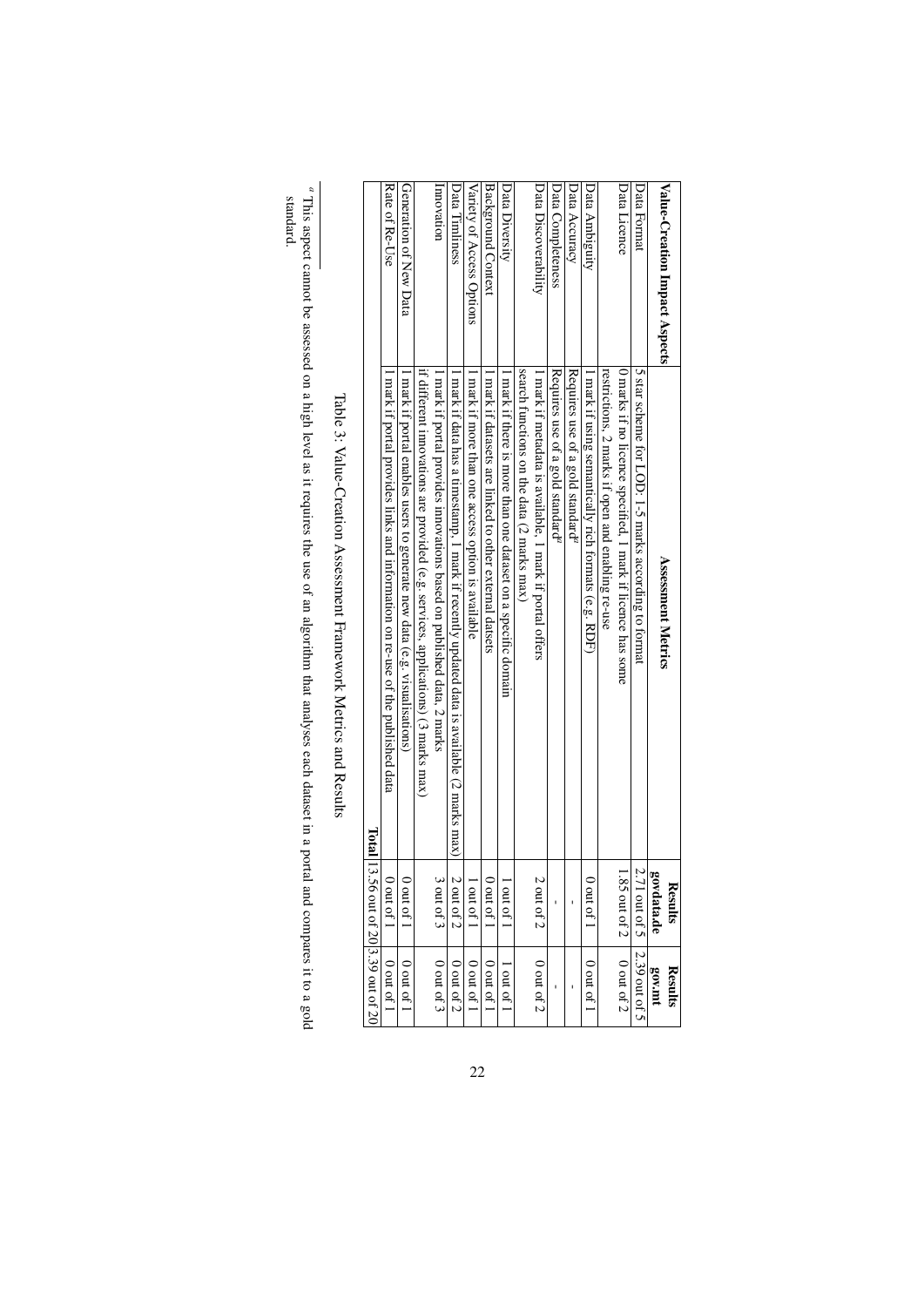restrain our metrics to assess the portal on a high level, as we consider a through and more accurate implementation to require significant more research. We therefore base the provided metrics on ground research. In Table 3 we provide a description of the metrics used, and the results of the portals $^{22}$ . We assign marks according to the assessed aspect, and where relevant we average the marks out based on the number of available datasets. For example, to assess the data format of eight datasets, if four datasets are in RDF and linked to other datasets  $(4 \times 5 \text{ marks})$  and four datasets are in CSV  $(4 \times 2 \text{ k})$ marks), then the result for the data format aspect is 3.5 marks.

Having a value-creation potential of 13.56 marks out of 20, www.govdata.de can do with some improvements, especially with regards to the use of RDF and the linking to other documents. The portal could also benefit from enabling users to both create new innovations or data through the portal itself, and also from providing some sort of documentation to both portray any innovations based on the data in question. In summary,  $ww$ , govdata.de is on the right track towards the opening of governmental data, however it definitely requires more effort towards encouraging stakeholders to create value upon the published data.

On the other hand,  $www.gov.mt does not really excel in publishing government$ data. Apart from providing very few datasets, some require logging in with a governmentissued e-id to download, and others are not even available (404 error given). Moreover, no search functions are provided to aid a user search within the provided datasets, such as a faceted browser. Whilst there is a statement encouraging stakeholders to innovate upon the data, no actual data licence is provided, leading room towards uncertainty.

## 8 Concluding Remarks

The main challenge in public value is that open data has no value in itself, yet it becomes valuable when it is used. In our information society, value creation processes have the potential of extracting the maximum value from data by building on its intelligent use. All stakeholders of value creation can participate through different roles, yet they have one common goal; that of creating a data product. Different dimensions impact the creation of such a product, namely technical, policy/legal, economic/financial, organisational, and cultural. Some of these dimensions are in turn also impacted by value creation. The use of Linked Data in creating value enhances the process, and also aids us to gradually proceed through various degrees of data products: starting with data, to information, and ultimately to knowledge. In order to truly assess the value creation process of an open government initiative, we propose an assessment framework that focuses on the potential impact achievable from a data product generated through a value creating process, and implement it on a high level on two government data portals. As future work we intend to further explore more accurate metrics that can be used to assess the suggested aspects within the framework. Step by step the vision of having open government data exploited to its full potential can be acquired.

<sup>22</sup> As per 29th of December 2015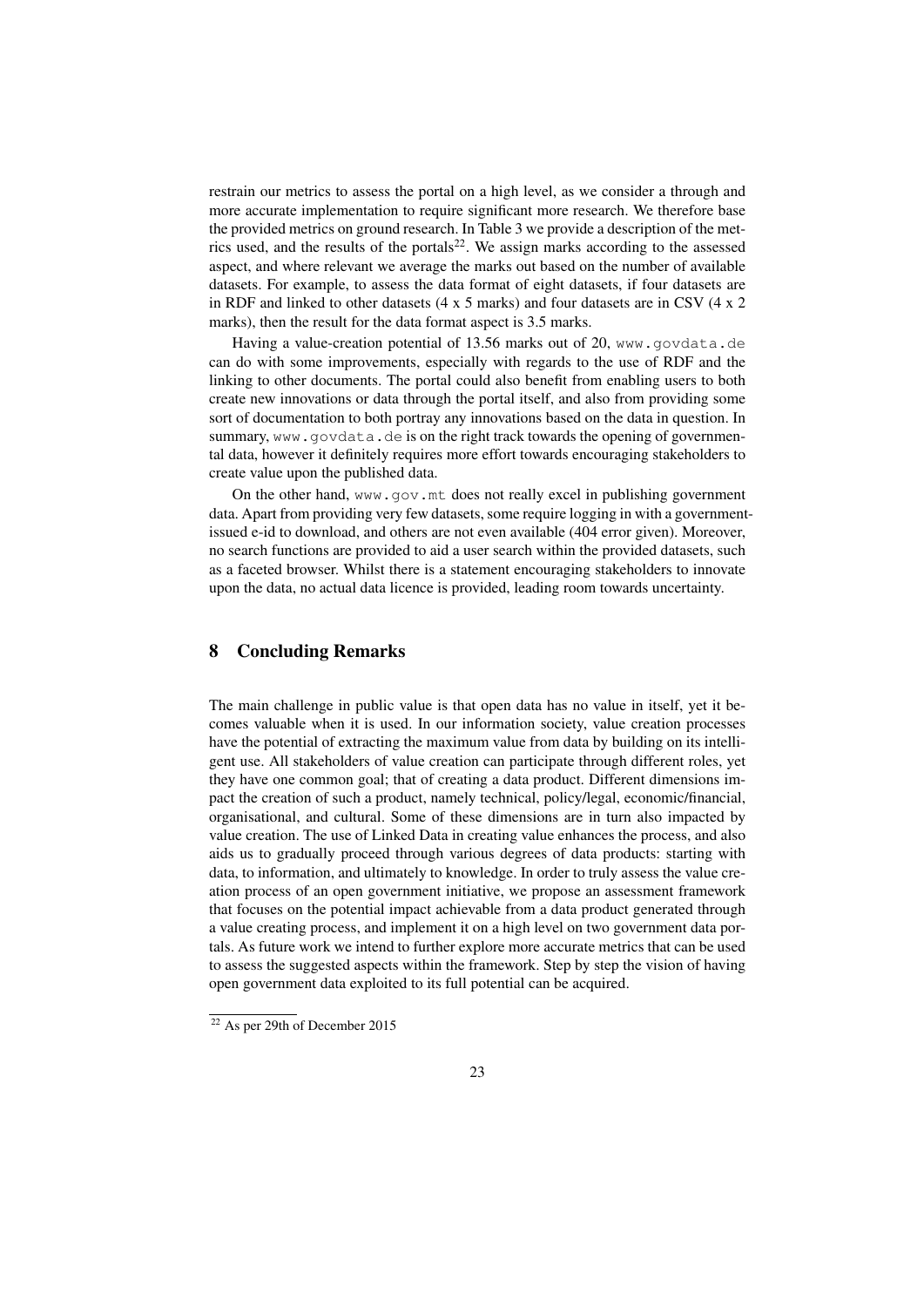### References

- 1. Elements of a data value chain strategy | Digital Agenda for Europe | European Commission, https://ec.europa.eu/digital-agenda/en/news/elements-datavalue-chain-strategy
- 2. Attard, J., Orlandi, F., Scerri, S., Auer, S.: A systematic review of open government data initiatives. Government Information Quarterly  $32(4)$ ,  $399 - 418$  (2015), http://www. sciencedirect.com/science/article/pii/S0740624X1500091X
- 3. Batty, M., Axhausen, K.W., Giannotti, F., Pozdnoukhov, A., Bazzani, A., Wachowicz, M., Ouzounis, G., Portugali, Y.: Smart cities of the future. The European Physical Journal Special Topics 214(1), 481–518 (2012)
- 4. Benington, J.: From private choice to public value. Public value: Theory and practice pp. 31–49 (2011)
- 5. Bizer, C., Heath, T., Berners-Lee, T.: Linked Data The Story So Far. Int. J. Semantic Web Inf. Syst. 5(3), 1–22 (2009)
- 6. Bogdanović-Dinić, S., Veljković, N., Stoimenov, L.: How Open Are Public Government Data? An Assessment of Seven Open Data Portals. In: Measuring E-government Efficiency, Public Administration and Information Technology, vol. 5, pp. 25–44. Springer New York (2014)
- 7. Caragliu, A., Del Bo, C., Nijkamp, P.: Smart Cities in Europe. Journal of Urban Technology 18(2), 65–82 (2011)
- 8. Conradie, P., Choenni, S.: Exploring Process Barriers to Release Public Sector Information in Local Government. In: Proceedings of the 6th International Conference on Theory and Practice of Electronic Governance. pp. 5–13. ICEGOV '12, ACM, New York, NY, USA (2012)
- 9. Crié, D., Micheaux, A.: From customer data to value: What is lacking in the information chain? Journal of Database Marketing & Customer Strategy Management 13(4), 282–299 (jul 2006)
- 10. Cyganiak, R., Maali, F., Peristeras, V.: Self-service linked government data with dcat and gridworks. In: Proceedings of the 6th International Conference on Semantic Systems - I-SEMANTICS '10. p. 1. ACM Press, New York, New York, USA (sep 2010)
- 11. DiFranzo, D., Graves, A., Erickson, J.S., Ding, L., Michaelis, J., Lebo, T., Patton, E., Williams, G.T., Li, X., Zheng, J.G., Others: The web is my back-end: Creating mashups with linked open government data. Linking Government Data pp. 205–219 (2011)
- 12. Eckartz, S., Hofman, W., Van Veenstra, A.: A decision model for data sharing. In: Janssen, M., Scholl, H., Wimmer, M., Bannister, F. (eds.) Electronic Government, Lecture Notes in Computer Science, vol. 8653, pp. 253–264. Springer Berlin Heidelberg (2014)
- 13. Heath, T.: How Will We Interact with the Web of Data? IEEE Internet Computing 12(5), 88–91 (sep 2008)
- 14. Heath, T., Bizer, C.: Linked Data: Evolving the Web into a Global Data Space. Synthesis Lectures on the Semantic Web, Morgan {&} Claypool Publishers (2011)
- 15. Janssen, K.: The influence of the PSI directive on open government data: An overview of recent developments. Government Information Quarterly 28(4), 446–456 (oct 2011)
- 16. Janssen, M., Charalabidis, Y., Zuiderwijk, A.: Benefits, Adoption Barriers and Myths of Open Data and Open Government. Information Systems Management 29(4), 258–268 (2012)
- 17. Jetzek, T., Avital, M., Bjørn-Andersen, N.: Generating Value from Open Government Data. In: Baskerville, R., Chau, M. (eds.) Proceedings of the International Conference on Information Systems, {ICIS} 2013, Milano, Italy, December 15-18, 2013. Association for Information Systems (2013)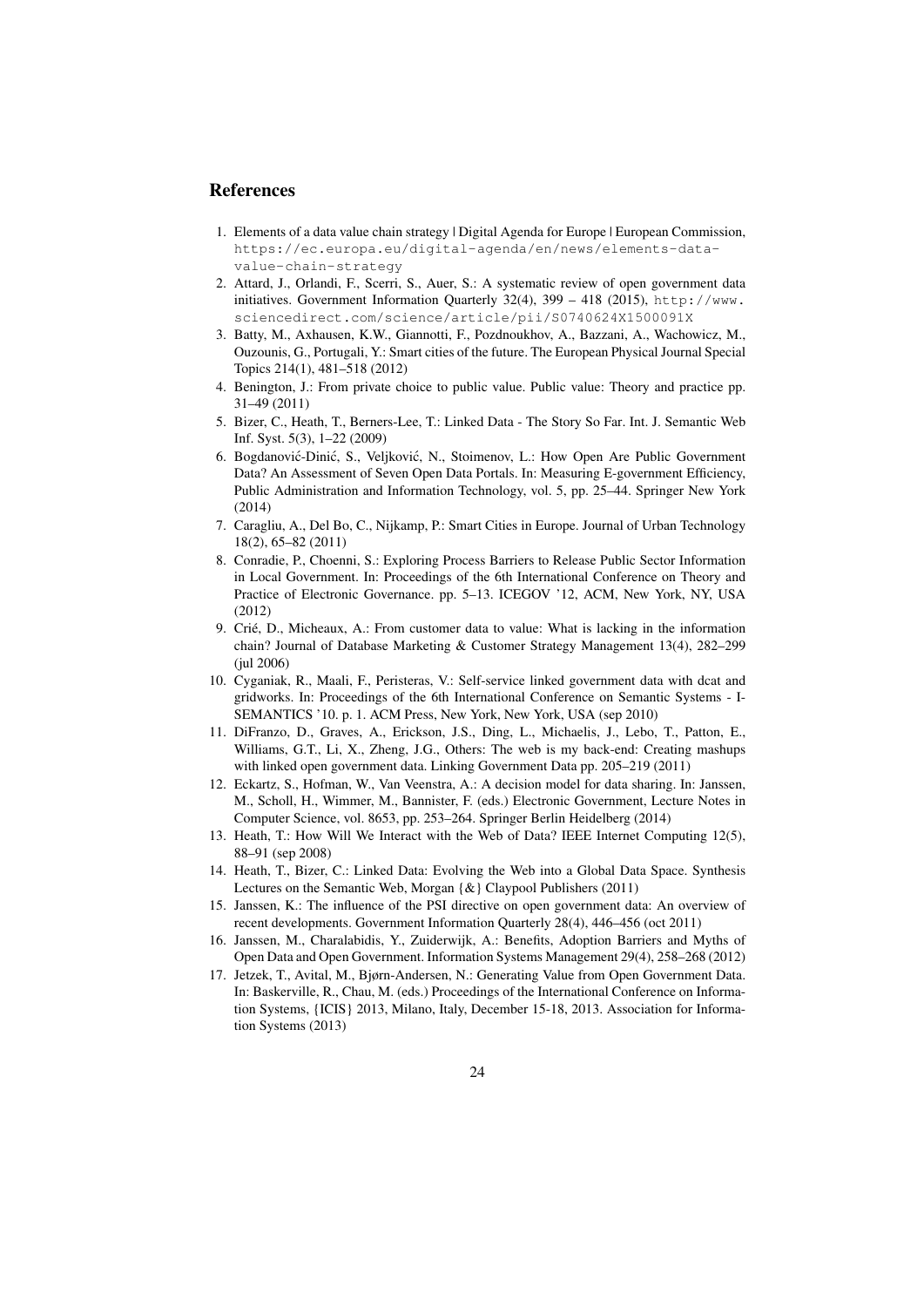- 18. Kalampokis, E., Tambouris, E., Tarabanis, K.: A Classification Scheme for Open Government Data: Towards Linking Decentralised Data. Int. J. Web Eng. Technol. 6(3), 266–285  $(i$ un 2011)
- 19. Latif, A., Us Saeed, A., Hoefler, P., Stocker, A., Wagner, C.: The Linked Data Value Chain: A Lightweight Model for Business Engineers. In: Proceedings of International Conference on Semantic Systems. pp. 568–576 (2009)
- 20. Lee, C.C., Yang, J.: Knowledge value chain. Journal of Management Development 19(9), 783–794 (2000)
- 21. Lourenco, R.P.: Open Government Portals Assessment: A Transparency for Accountability Perspective. In: Wimmer, M., Janssen, M., Scholl, H.J. (eds.) EGOV. Lecture Notes in Computer Science, vol. 8074, pp. 62–74. Springer (2013)
- 22. Marchionini, G.: Exploratory search. Communications of the ACM 49(4), 41 (apr 2006)
- 23. Meijer, R., Conradie, P., Choenni, S.: Reconciling Contradictions of Open Data Regarding Transparency, Privacy, Security and Trust. Journal of theoretical and applied electronic commerce research 9,  $32 - 44$  (09 2014), http://www.scielo.cl/scielo.php? script=sci\_arttext&pid=S0718-18762014000300004&nrm=iso
- 24. Miller, H.G., Mork, P.: From Data to Decisions: A Value Chain for Big Data. IT Professional 15(1), 57–59 (Jan 2013)
- 25. Montgomery, D.B., UrbanL., G.: Marketing Decision-Information Systems: An Emerging View. Journal of Marketing Research 7(2) (1970)
- 26. Morgan, L., Feller, J., Finnegan, P.: Exploring value networks: theorising the creation and capture of value with open source software. EJIS 22(5), 569–588 (2013)
- 27. Peppard, J., Rylander, A.: From Value Chain to Value Network:. European Management Journal 24(2-3), 128–141 (Apr 2006)
- 28. Ping Wang, Haiying Hua: A model of government information value-added exploitation based on cloud computing. In: 2011 International Conference on Business Management and Electronic Information. vol. 2, pp. 518–522. IEEE (may 2011)
- 29. Porter, M.E.: Competitive Advantage:Creating and sustaining superior performance, vol. 15 (1985)
- 30. Rayport, J.F., Sviokla, J.J.: Exploiting the Virtual Value Chain. Harvard Business Review 73, 75 (1995)
- 31. Reiche, K.J., Höfig, E.: Implementation of Metadata Quality Metrics and Application on Public Government Data. In: COMPSAC Workshops. pp. 236–241 (2013)
- 32. Rojas, L., Bermudez, G., Lovelle, J.: Open Data and Big Data: A Perspective from Colombia. In: Knowledge Management in Organizations, Lecture Notes in Business Information Processing, vol. 185, pp. 35–41. Springer International Publishing (2014)
- 33. Dulong de Rosnay, M., Janssen, K.: Legal and Institutional Challenges for Opening Data across Public Sectors: Towards Common Policy Solutions. Journal of theoretical and applied electronic commerce research 9, 1 – 14 (09 2014)
- 34. Sandoval-Almazan, R., Gil-Garcia, J.: Towards an Evaluation Model for Open Government: A Preliminary Proposal. In: Janssen, M., Scholl, H., Wimmer, M., Bannister, F. (eds.) Electronic Government, Lecture Notes in Computer Science, vol. 8653, pp. 47–58. Springer Berlin Heidelberg (2014)
- 35. Shadbolt, N., O'Hara, K.: Linked Data in Government. {IEEE} Internet Computing 17(4), 72–77 (2013)
- 36. Shadbolt, N., O'Hara, K., Berners-Lee, T., Gibbins, N., Glaser, H., Hall, W., Schraefel, M.: Linked open government data: lessons from Data.gov.uk (may 2012)
- 37. Shah, S., Horne, A., Capella, J.: Good Data Won't Guarantee Good Decisions Harvard Business Review. Harvard Business Review [Internet] (April) (2012)